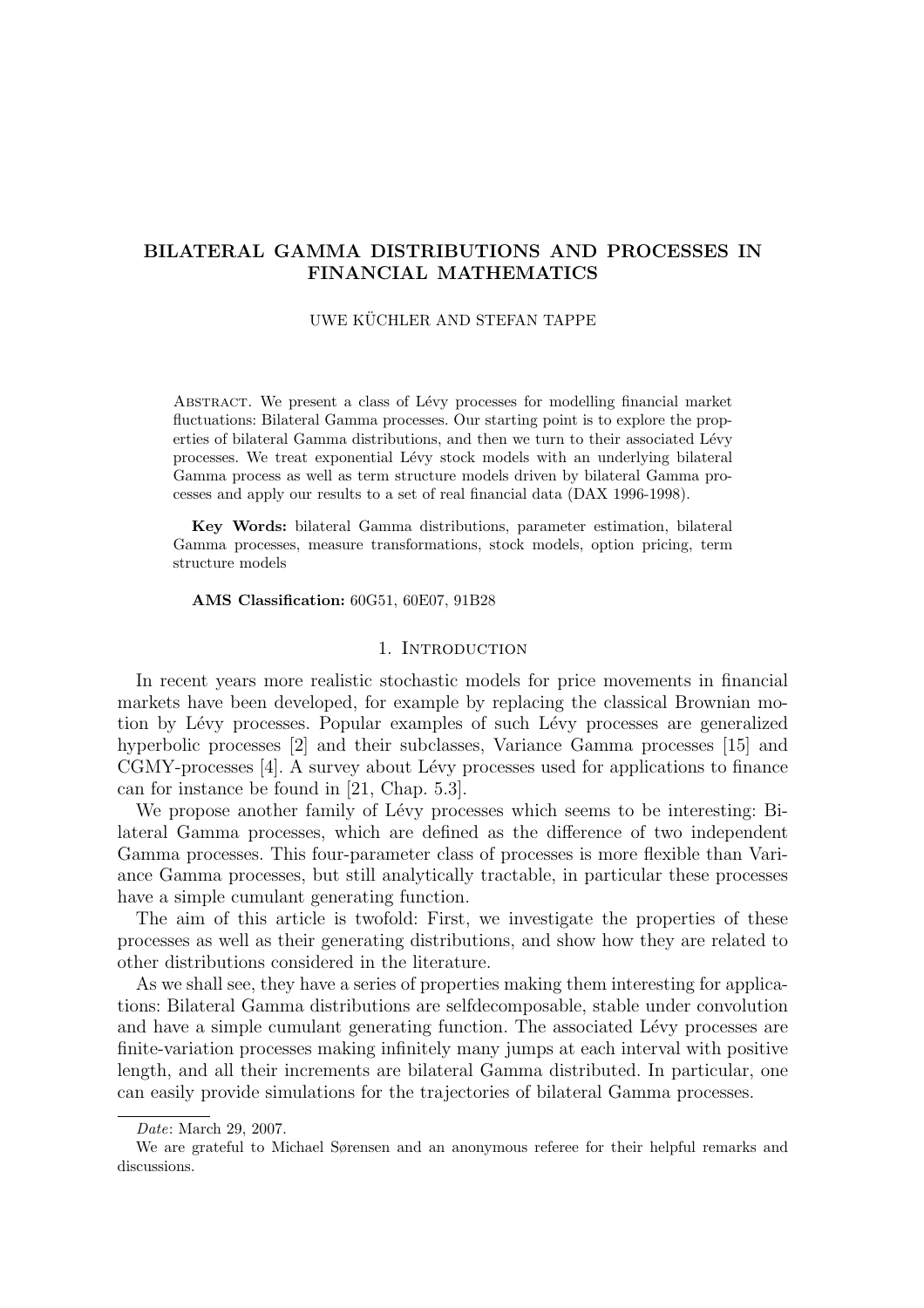## $2$  UWE KÜCHLER AND STEFAN TAPPE

So, our second goal is to apply bilateral Gamma processes for modelling financial market fluctuations. We treat exponential Lévy stock market models and derive a closed formula for pricing European Call Options. As an illustration, we apply our results to the evolution of the German stock index DAX over the period of three years. Term structure models driven by bilateral Gamma processes are considered as well.

# 2. Bilateral Gamma distributions

A popular method for building Lévy processes is to take a subordinator  $S$ , a Brownian motion W which is independent of S, and to construct the time-changed Brownian motion  $X_t := W(S_t)$ . For instance, generalized hyperbolic processes and Variance Gamma processes are constructed in this fashion. We do not go this way. Instead, we define  $X := Y - Z$  as the difference of two independent subordinators  $Y, Z$ . These subordinators should have a simple characteristic function, because then the characteristic function of the resulting Lévy process  $X$  will be simple, too. Guided by these ideas, we choose Gamma processes as subordinators.

To begin with, we need the following slight generalization of Gamma distributions. For  $\alpha > 0$  and  $\lambda \in \mathbb{R} \setminus \{0\}$ , we define the  $\Gamma(\alpha, \lambda)$ -distribution by the density

$$
f(x) = \frac{|\lambda|^{\alpha}}{\Gamma(\alpha)} |x|^{\alpha - 1} e^{-|\lambda||x|} \left( \mathbb{1}_{\{\lambda > 0\}} \mathbb{1}_{\{x > 0\}} + \mathbb{1}_{\{\lambda < 0\}} \mathbb{1}_{\{x < 0\}} \right), \quad x \in \mathbb{R}.
$$

If  $\lambda > 0$ , then this is just the well-known Gamma distribution, and for  $\lambda < 0$  one has a Gamma distribution concentrated on the negative half axis. One verifies that for each  $(\alpha, \lambda) \in (0, \infty) \times \mathbb{R} \setminus \{0\}$  the characteristic function of a  $\Gamma(\alpha, \lambda)$ -distribution is given by

(2.1) 
$$
\varphi(z) = \left(\frac{\lambda}{\lambda - iz}\right)^{\alpha}, \quad z \in \mathbb{R}
$$

where the power  $\alpha$  stems from the main branch of the complex logarithm.

A bilateral Gamma distribution with parameters  $\alpha^+, \lambda^+, \alpha^-, \lambda^- > 0$  is defined as the convolution

$$
\Gamma(\alpha^+, \lambda^+; \alpha^-, \lambda^-) := \Gamma(\alpha^+, \lambda^+) * \Gamma(\alpha^-, -\lambda^-).
$$

Note that for independent random variables  $X, Y$  with  $X \sim \Gamma(\alpha^+, \lambda^+)$  and  $Y \sim$  $\Gamma(\alpha^-, \lambda^-)$  the difference has a bilateral Gamma distribution  $X - Y \sim \Gamma(\alpha^+, \lambda^+; \alpha^-, \lambda^-)$ .

By (2.1), the characteristic function of a bilateral Gamma distribution is  $+$   $\overline{\phantom{0}}$ 

(2.2) 
$$
\varphi(z) = \left(\frac{\lambda^+}{\lambda^+ - iz}\right)^{\alpha^+} \left(\frac{\lambda^-}{\lambda^- + iz}\right)^{\alpha^-}, \quad z \in \mathbb{R}.
$$

## 2.1. Lemma.

- (1) Suppose  $X \sim \Gamma(\alpha_1^+, \lambda^+; \alpha_1^-, \lambda^-)$  and  $Y \sim \Gamma(\alpha_2^+, \lambda^+; \alpha_2^-, \lambda^-)$ , and that X and Y are independent. Then  $X + Y \sim \Gamma(\alpha_1^+ + \alpha_2^+, \lambda^+; \alpha_1^- + \alpha_2^-, \lambda^-).$
- (2) For  $X \sim \Gamma(\alpha^+, \lambda^+; \alpha^-, \lambda^-)$  and  $c > 0$  it holds  $cX \sim \Gamma(\alpha^+, \frac{\lambda^+}{c})$  $\frac{\lambda^{+}}{c};\alpha^{-},\frac{\lambda^{-}}{c}$  $\frac{c}{c}$ ).

*Proof.* The asserted properties follow from expression  $(2.2)$  of the characteristic function.  $\Box$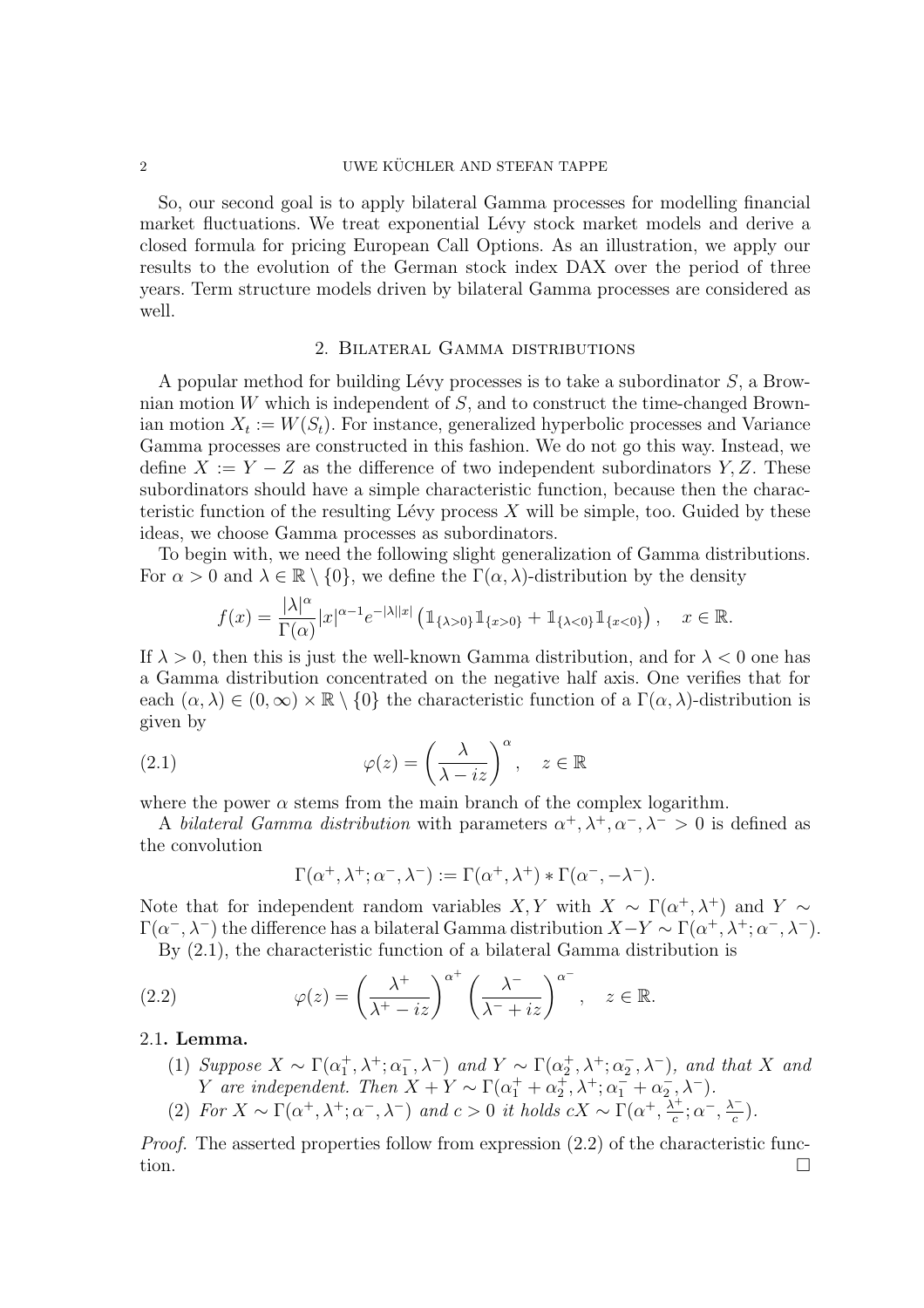As it is seen from the characteristic function (2.2), bilateral Gamma distributions are stable under convolution, and they are *infinitely divisible*. It follows from [18, Ex. 8.10 that both, the drift and the Gaussian part in the Lévy-Khintchine formula (with truncation function  $h = 0$ , are equal to zero, and that the Lévy measure is given by

(2.3) 
$$
F(dx) = \left(\frac{\alpha^+}{x}e^{-\lambda^+x}\mathbb{1}_{(0,\infty)}(x) + \frac{\alpha^-}{|x|}e^{-\lambda^-|x|}\mathbb{1}_{(-\infty,0)}(x)\right)dx.
$$

Thus, we can also express the characteristic function  $\varphi$  as

(2.4) 
$$
\varphi(z) = \exp\left(\int_{\mathbb{R}} \left(e^{izx} - 1\right) \frac{k(x)}{x} dx\right), \quad z \in \mathbb{R}
$$

where  $k : \mathbb{R} \to \mathbb{R}$  is the function

(2.5) 
$$
k(x) = \alpha^+ e^{-\lambda^+ x} \mathbb{1}_{(0,\infty)}(x) - \alpha^- e^{-\lambda^- |x|} \mathbb{1}_{(-\infty,0)}(x), \quad x \in \mathbb{R}
$$

which is decreasing on each of  $(-\infty, 0)$  and  $(0, \infty)$ . It is an immediate consequence of [18, Cor. 15.11] that bilateral Gamma distributions are selfdecomposable. By (2.3), it moreover holds

$$
\int_{|x|>1} e^{zx} F(dx) < \infty \quad \text{for all } z \in (-\lambda^-, \lambda^+).
$$

Consequently, the cumulant generating function

$$
\Psi(z) = \ln \mathbb{E}\left[e^{zX}\right] \quad \text{(where } X \sim \Gamma(\alpha^+, \lambda^+; \alpha^-, \lambda^-))
$$

exists on  $(-\lambda^-, \lambda^+)$ , and  $\Psi$  and  $\Psi'$  are, with regard to (2.2), given by

(2.6) 
$$
\Psi(z) = \alpha^+ \ln \left( \frac{\lambda^+}{\lambda^+ - z} \right) + \alpha^- \ln \left( \frac{\lambda^-}{\lambda^- + z} \right), \quad z \in (-\lambda^-, \lambda^+),
$$

(2.7) 
$$
\Psi'(z) = \frac{\alpha^+}{\lambda^+ - z} - \frac{\alpha^-}{\lambda^- + z}, \quad z \in (-\lambda^-, \lambda^+).
$$

Hence, the *n*-th order cumulant  $\kappa_n = \frac{\partial^n}{\partial z^n} \Psi(z)|_{z=0}$  is given by

(2.8) 
$$
\kappa_n = (n-1)! \left( \frac{\alpha^+}{(\lambda^+)^n} + (-1)^n \frac{\alpha^-}{(\lambda^-)^n} \right), \quad n \in \mathbb{N} = \{1, 2, \ldots\}.
$$

In particular, for a  $\Gamma(\alpha^+, \lambda^+; \alpha^-, \lambda^-)$ -distributed random variable X, we can specify

• The expectation

(2.9) 
$$
\mathbb{E}[X] = \kappa_1 = \frac{\alpha^+}{\lambda^+} - \frac{\alpha^-}{\lambda^-}.
$$

• The variance

(2.10) 
$$
Var[X] = \kappa_2 = \frac{\alpha^+}{(\lambda^+)^2} + \frac{\alpha^-}{(\lambda^-)^2}.
$$

• The Charliers skewness

(2.11) 
$$
\gamma_1(X) = \frac{\kappa_3}{\kappa_2^{3/2}} = \frac{2\left(\frac{\alpha^+}{(\lambda^+)^3} - \frac{\alpha^-}{(\lambda^-)^3}\right)}{\left(\frac{\alpha^+}{(\lambda^+)^2} + \frac{\alpha^-}{(\lambda^-)^2}\right)^{3/2}}.
$$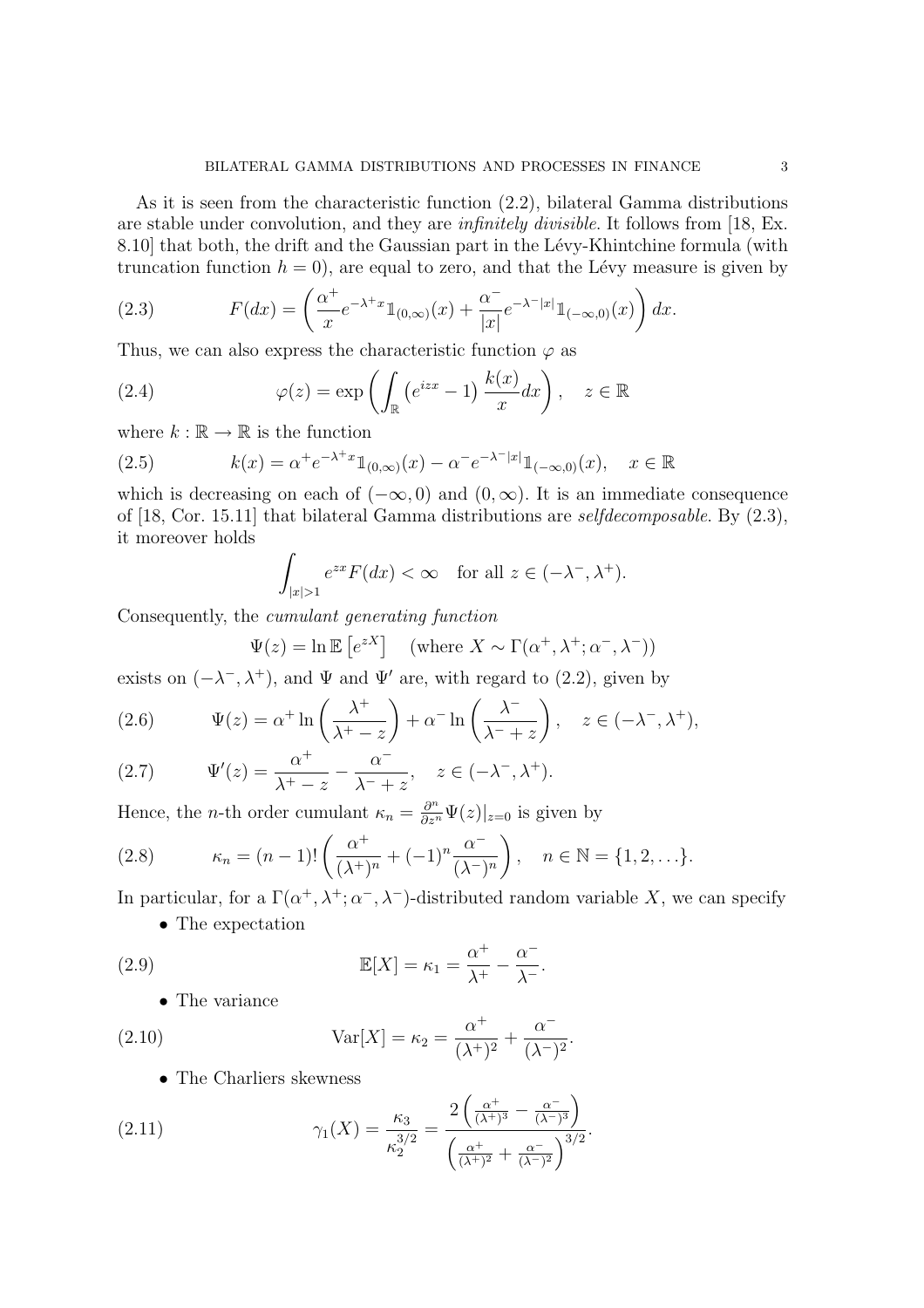• The kurtosis

(2.12) 
$$
\gamma_2(X) = 3 + \frac{\kappa_4}{\kappa_2^2} = 3 + \frac{6\left(\frac{\alpha^+}{(\lambda^+)^4} + \frac{\alpha^-}{(\lambda^-)^4}\right)}{\left(\frac{\alpha^+}{(\lambda^+)^2} + \frac{\alpha^-}{(\lambda^-)^2}\right)^2}.
$$

It follows that bilateral Gamma distributions are leptokurtic.

# 3. Related classes of distributions

As apparent from the Lévy measure  $(2.3)$ , bilateral Gamma distributions are special cases of generalized tempered stable distributions [5, Chap. 4.5]. This six-parameter family is defined by its Lévy measure

$$
F(dx) = \left(\frac{\alpha^+}{x^{1+\beta^+}}e^{-\lambda^+x}\mathbb{1}_{(0,\infty)}(x) + \frac{\alpha^-}{|x|^{1+\beta^-}}e^{-\lambda^-|x|}\mathbb{1}_{(-\infty,0)}(x)\right)dx.
$$

The  $CGMY-distributions$ , see [4], are a four-parameter family with Lévy measure

$$
F(dx) = \left(\frac{C}{x^{1+Y}}e^{-Mx}\mathbb{1}_{(0,\infty)}(x) + \frac{C}{|x|^{1+Y}}e^{-G|x|}\mathbb{1}_{(-\infty,0)}(x)\right)dx.
$$

We observe that some bilateral Gamma distributions are CGMY-distributions, and vice versa.

As the upcoming result reveals, bilateral Gamma distributions are not closed under weak convergence.

# 3.1. Proposition. Let  $\lambda^+$ ,  $\lambda^-$  > 0 be arbitrary. Then the following convergence holds:

$$
\Gamma\left(\frac{(\lambda^+)^2\lambda^-n}{\lambda^++\lambda^-}, \lambda^+\sqrt{n}; \frac{\lambda^+(\lambda^-)^2n}{\lambda^++\lambda^-}, \lambda^-\sqrt{n}\right) \stackrel{w}{\to} N(0,1) \quad \text{for } n \to \infty.
$$

Proof. This is a consequence of the Central Limit Theorem, Lemma 2.1 and relations  $(2.9), (2.10).$ 

Bilateral Gamma distributions are special cases of extended generalized Gamma convolutions in the terminology of [23]. These are all infinitely divisible distributions  $\mu$  whose characteristic function is of the form

$$
\hat{\mu}(z) = \exp\left(izb - \frac{cz^2}{2} - \int_{\mathbb{R}} \left[ \ln\left(1 - \frac{iz}{y}\right) + \frac{izy}{1 + y^2} \right] dU(y) \right), \quad z \in \mathbb{R}
$$

with  $b \in \mathbb{R}, c \ge 0$  and a non-decreasing function  $U : \mathbb{R} \to \mathbb{R}$  with  $U(0) = 0$  satisfying the integrability conditions

$$
\int_{-1}^{1} |\ln y| dU(y) < \infty \quad \text{and} \quad \int_{-\infty}^{-1} \frac{1}{y^2} dU(y) + \int_{1}^{\infty} \frac{1}{y^2} dU(y) < \infty.
$$

Since extended generalized Gamma convolutions are closed under weak limits, see [23], every limiting case of bilateral Gamma distributions is an extended generalized Gamma convolution.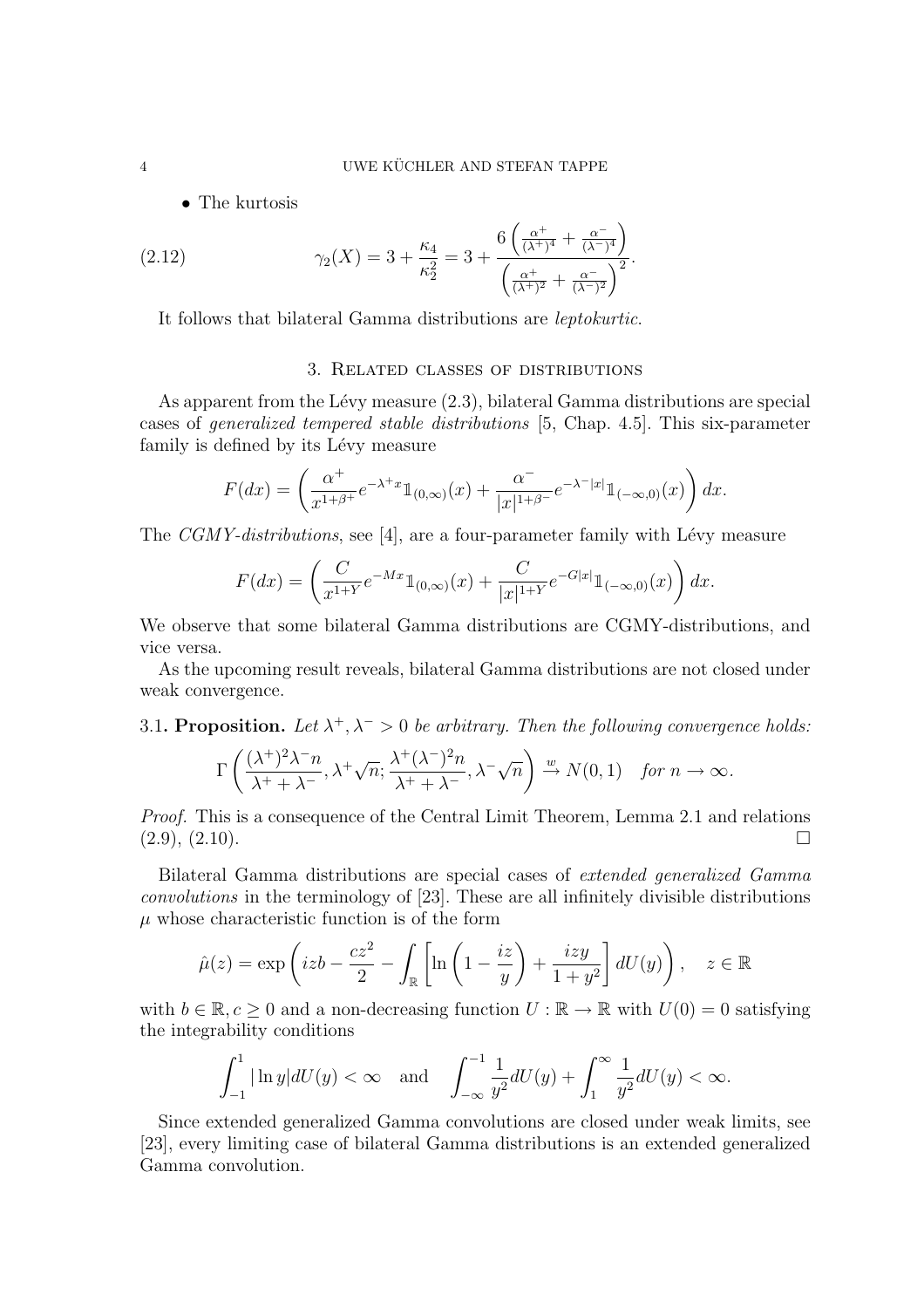Let  $Z$  be a subordinator (an increasing real-valued Lévy process) and  $X$  a Lévy process with values in  $\mathbb{R}^d$ . Assume that  $(X_t)_{t\geq 0}$  and  $(Z_t)_{t\geq 0}$  are independent. According to  $[18, Thm. 30.1]$ , the process Y defined by

$$
Y_t(\omega) = X_{Z_t(\omega)}(\omega), \quad t \ge 0
$$

is a Lévy process on  $\mathbb{R}^d$ . The process  $(Y_t)_{t\geq 0}$  is said to be *subordinate* to  $(X_t)_{t\geq 0}$ . Letting  $\lambda = \mathcal{L}(Z_1)$  and  $\mu = \mathcal{L}(X_1)$ , we define the *mixture*  $\mu \circ \lambda := \mathcal{L}(Y_1)$ . If  $\mu$  is a Normal distribution,  $\mu \circ \lambda$  is called a *Normal variance-mean mixture* (cf. [3]), and the process Y is called a time-changed Brownian motion.

The characteristic function of  $\mu \circ \lambda$  is, according to [18, Thm. 30.1],

(3.1) 
$$
\varphi_{\mu \circ \lambda} = L_{\lambda}(\log \hat{\mu}(z)), \quad z \in \mathbb{R}^d
$$

where  $L_{\lambda}$  denotes the Laplace transform

$$
L_{\lambda}(w) = \int_0^{\infty} e^{wx} \lambda(dx), \quad w \in \mathbb{C} \text{ with } \text{Re } w \le 0
$$

and where  $\log \hat{\mu}$  denotes the unique continuous logarithm of the characteristic function of  $\mu$  [18, Lemma 7.6].

Generalized hyperbolic distributions  $GH(\lambda, \alpha, \beta, \delta, \mu)$  with drift  $\mu = 0$  are Normal variance-mean mixtures, because (see, e.g., [6])

(3.2) 
$$
GH(\lambda, \alpha, \beta, \delta, 0) = N(\beta, 1) \circ GIG(\lambda, \delta, \sqrt{\alpha^2 - \beta^2}),
$$

where GIG denotes the *generalized inverse Gaussian distribution*. For GIG-distributions it holds the convergence

(3.3) 
$$
GIG(\lambda, \delta, \gamma) \stackrel{w}{\to} \Gamma(\lambda, \frac{\gamma^2}{2}) \text{ as } \delta \downarrow 0,
$$

see, e.g., [21, Sec. 5.3.5].

The characteristic function of a Variance Gamma distribution  $VG(\mu, \sigma^2, \nu)$  is (see [15, Sec. 6.1.1]) given by

(3.4) 
$$
\phi(z) = \left(1 - iz\mu v + \frac{\sigma^2 v}{2} z^2\right)^{-\frac{1}{\nu}}, \quad z \in \mathbb{R}.
$$

Hence, we verify by using (3.1) that Variance Gamma distributions are Normal variance-mean mixtures, namely it holds

(3.5) 
$$
VG(\mu, \sigma^2, \nu) = N(\mu, \sigma^2) \circ \Gamma(\frac{1}{\nu}, \frac{1}{\nu}) = N(\frac{\mu}{\sigma^2}, 1) \circ \Gamma(\frac{1}{\nu}, \frac{1}{\nu \sigma^2}).
$$

It follows from [15, Sec. 6.1.3] that Variance Gamma distributions are special cases of bilateral Gamma distributions. In Theorem 3.3 we characterize those bilateral Gamma distributions which are Variance Gamma. Before, we need an auxiliary result about the convergence of mixtures.

3.2. Lemma.  $\lambda_n \stackrel{w}{\rightarrow} \lambda$  and  $\mu_n \stackrel{w}{\rightarrow} \mu$  implies that  $\lambda_n \circ \mu_n \stackrel{w}{\rightarrow} \lambda \circ \mu$  as  $n \rightarrow \infty$ .

*Proof.* Fix  $z \in \mathbb{R}^d$ . Since  $\log \hat{\mu}_n \to \log \hat{\mu}$  [18, Lemma 7.7], the set

$$
K := \{ \log \hat{\mu}_n(z) : n \in \mathbb{N} \} \cup \{ \log \hat{\mu}(z) \}
$$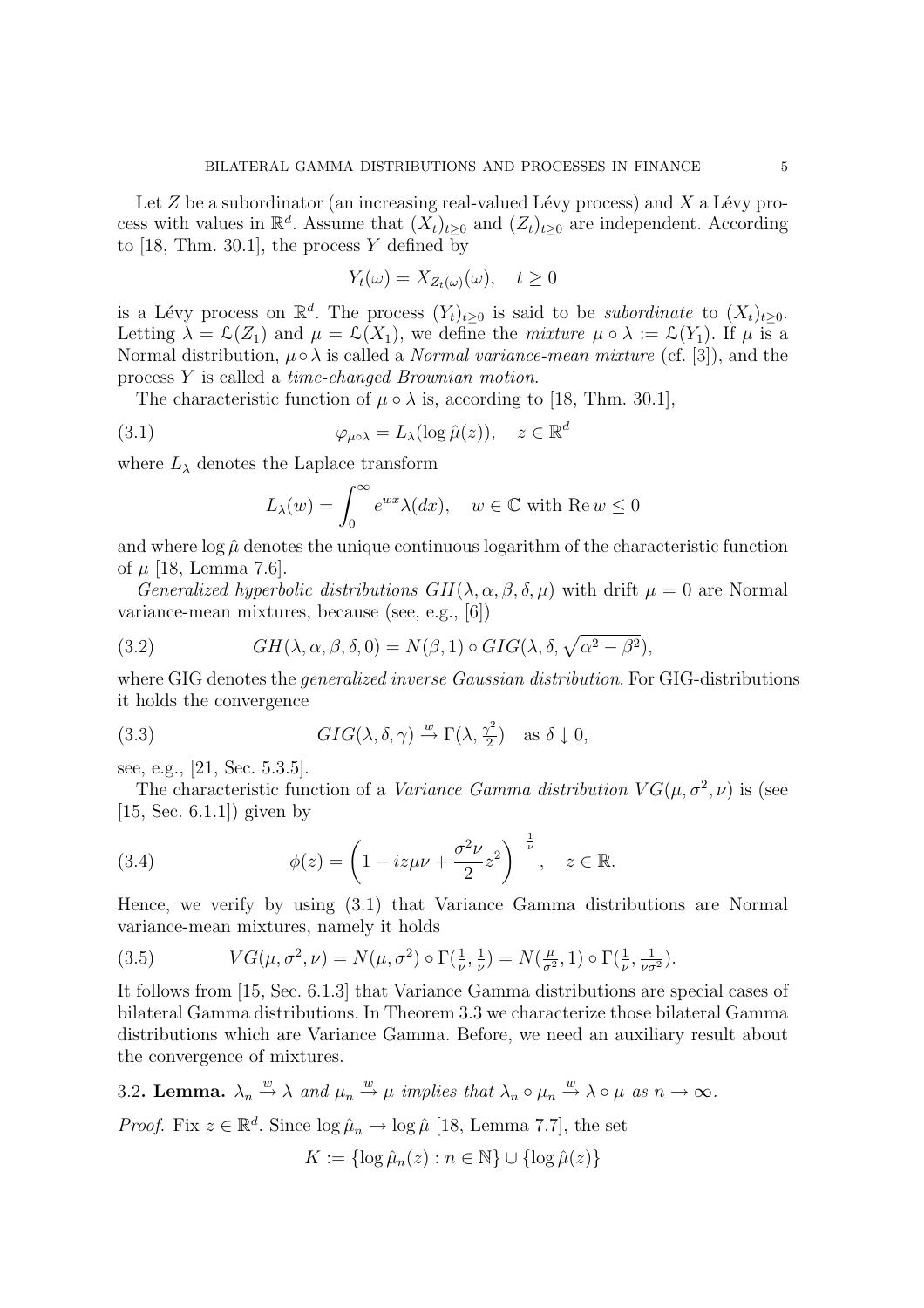is compact. It holds  $L_{\lambda_n} \to L_{\lambda}$  uniformly on compact sets (the proof is analogous to that of Lévy's Continuity Theorem). Taking into account  $(3.1)$ , we thus obtain  $\varphi_{\lambda_n \circ \mu_n}(z) \to \varphi_{\lambda \circ \mu}(z)$  as  $n \to \infty$ .

Now we formulate and prove the announced theorem.

3.3. Theorem. Let  $\alpha^+, \lambda^+, \alpha^-, \lambda^- > 0$  and  $\gamma = \Gamma(\alpha^+, \lambda^+; \alpha^-, \lambda^-)$ . There is equivalence between:

- (1)  $\gamma$  is a Variance Gamma distribution.
- (2)  $\gamma$  is a limiting case of  $GH(\lambda, \alpha, \beta, \delta, 0)$ , where  $\delta \downarrow 0$ , and  $\lambda, \alpha, \beta$  are fixed.
- (3)  $\gamma$  is a Normal variance-mean mixture.
- (4)  $\alpha^+ = \alpha^-$ .

*Proof.* Assume  $\gamma = VG(\mu, \sigma^2, \nu)$ . We set

$$
(\lambda, \alpha, \beta) := \left(\frac{1}{\nu}, \sqrt{\frac{2}{\nu \sigma^2} + \left(\frac{\mu}{\sigma^2}\right)^2}, \frac{\mu}{\sigma^2}\right),
$$

and obtain by using  $(3.2)$ , Lemma 3.2,  $(3.3)$  and  $(3.5)$ 

$$
GH(\lambda, \alpha, \beta, \delta, 0) = N(\beta, 1) \circ GIG(\lambda, \delta, \sqrt{\alpha^2 - \beta^2}) = N\left(\frac{\mu}{\sigma^2}, 1\right) \circ GIG\left(\frac{1}{\nu}, \delta, \sqrt{\frac{2}{\nu \sigma^2}}\right)
$$
  

$$
\stackrel{w}{\rightarrow} N\left(\frac{\mu}{\sigma^2}, 1\right) \circ \Gamma\left(\frac{1}{\nu}, \frac{1}{\nu \sigma^2}\right) = \gamma \quad \text{as } \delta \downarrow 0,
$$

showing (1)  $\Rightarrow$  (2). If  $GH(\lambda, \alpha, \beta, \delta, 0) = N(\beta, 1) \circ GIG(\lambda, \delta, \alpha^2 - \beta^2) \stackrel{w}{\rightarrow} \gamma$  for  $\delta \downarrow 0$ , then  $\gamma$  is a Normal variance-mean mixture by Lemma 3.2, which proves  $(2) \Rightarrow (3)$ . The implication (3)  $\Rightarrow$  (4) is valid by [5, Prop. 4.1]. If  $\alpha^+ = \alpha^- =: \alpha$ , using the characteristic functions (2.2), (3.4) we obtain that  $\gamma = VG(\mu, \sigma^2, \nu)$  with parameters

(3.6) 
$$
(\mu, \sigma^2, \nu) := \left(\frac{\alpha}{\lambda^+} - \frac{\alpha}{\lambda^-}, \frac{2\alpha}{\lambda^+\lambda^-}, \frac{1}{\alpha}\right),
$$

whence  $(4) \Rightarrow (1)$  follows.

We emphasize that bilateral Gamma distributions which are not Variance Gamma cannot be obtained as limiting case of generalized hyperbolic distributions. We refer to [6], where all limits of generalized hyperbolic distributions are determined.

## 4. Statistics of bilateral Gamma distributions

The results of the previous sections show that bilateral Gamma distributions have a series of properties making them interesting for applications.

Assume we have a set of data, and suppose its law actually is a bilateral Gamma distribution. Then we need to estimate the parameters. This section is devoted to the statistics of bilateral Gamma distributions.

Let  $X_1, \ldots, X_n$  be an i.i.d. sequence of  $\Gamma(\Theta)$ -distributed random variables, where  $\Theta = (\alpha^+, \alpha^-, \lambda^+, \lambda^-)$ , and let  $x_1, \ldots, x_n$  be a realization. We would like to find an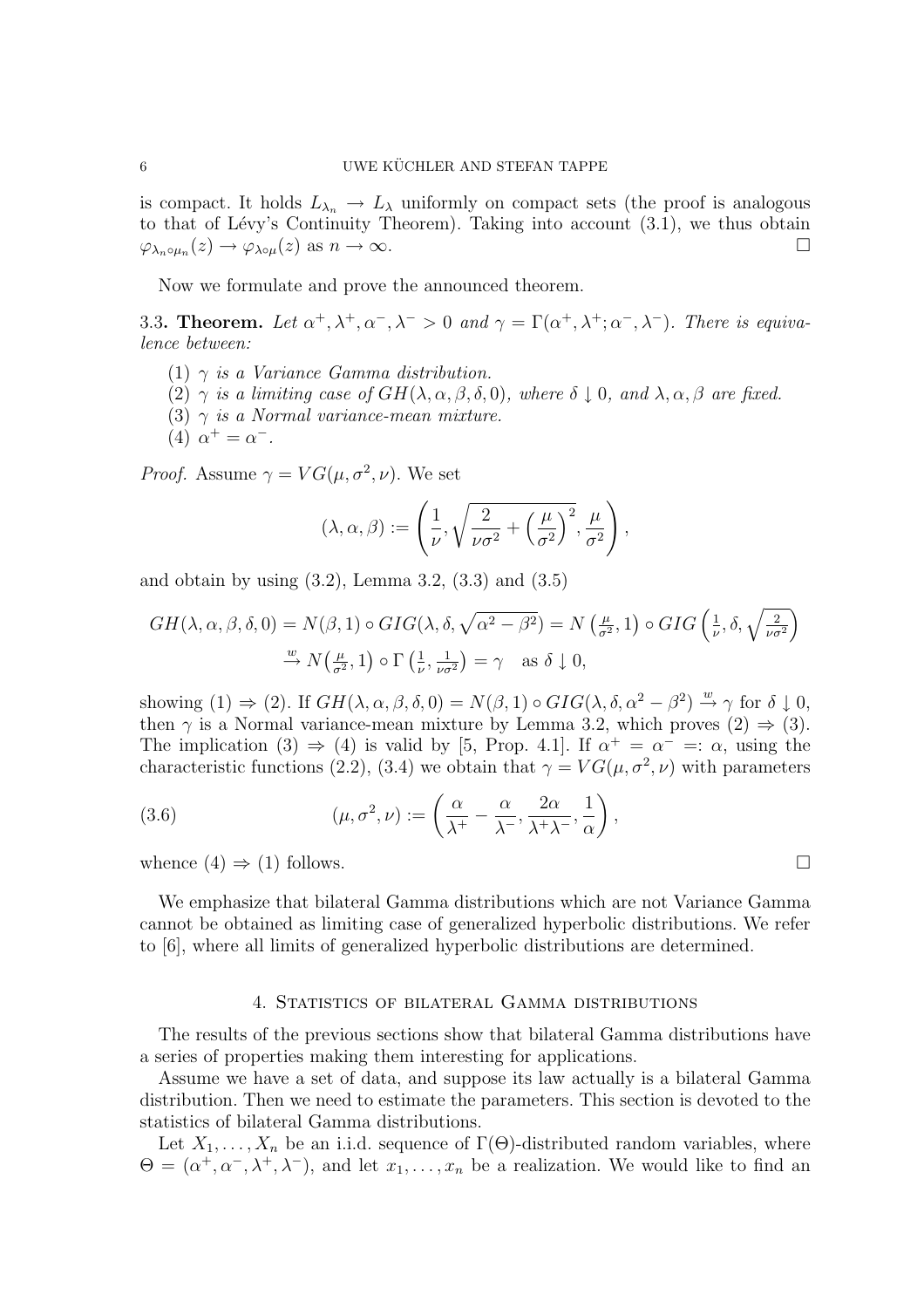estimation  $\Theta$  of the parameters. We start with the *method of moments* and estimate the k-th moments  $m_k = \mathbb{E}[X_1^k]$  for  $k = 1, ..., 4$  as

(4.1) 
$$
\hat{m}_k = \frac{1}{n} \sum_{i=1}^n x_i^k.
$$

By [16, p. 346], the following relations between the moments and the cumulants  $\kappa_1, \ldots, \kappa_4$  in (2.8) are valid:

(4.2)  

$$
\begin{cases}\n\kappa_1 = m_1 \\
\kappa_2 = m_2 - m_1^2 \\
\kappa_3 = m_3 - 3m_1m_2 + 2m_1^3 \\
\kappa_4 = m_4 - 4m_3m_1 - 3m_2^2 + 12m_2m_1^2 - 6m_1^4\n\end{cases}
$$

Inserting the cumulants (2.8) for  $n = 1, \ldots, 4$  into (4.2), we obtain

(4.3)  

$$
\begin{cases}\n\alpha^{+}\lambda^{-} - \alpha^{-}\lambda^{+} - c_{1}\lambda^{+}\lambda^{-} = 0 \\
\alpha^{+}(\lambda^{-})^{2} + \alpha^{-}(\lambda^{+})^{2} - c_{2}(\lambda^{+})^{2}(\lambda^{-})^{2} = 0 \\
\alpha^{+}(\lambda^{-})^{3} - \alpha^{-}(\lambda^{+})^{3} - c_{3}(\lambda^{+})^{3}(\lambda^{-})^{3} = 0 \\
\alpha^{+}(\lambda^{-})^{4} + \alpha^{-}(\lambda^{+})^{4} - c_{4}(\lambda^{+})^{4}(\lambda^{-})^{4} = 0\n\end{cases}
$$

where the constants  $c_1, \ldots, c_4$  are given by

$$
\begin{cases}\nc_1 = m_1 \\
c_2 = m_2 - m_1^2 \\
c_3 = \frac{1}{2}m_3 - \frac{3}{2}m_1m_2 + m_1^3 \\
c_4 = \frac{1}{6}m_4 - \frac{2}{3}m_3m_1 - \frac{1}{2}m_2^2 + 2m_2m_1^2 - m_1^4\n\end{cases}
$$

.

We can solve the system of equations  $(4.3)$  explicitly. In general, if we avoid the trivial cases  $(\alpha^+, \lambda^+) = (0,0), (\alpha^-, \lambda^-) = (0,0)$  and  $(\lambda^+, \lambda^-) = (0,0)$ , it has finitely many, but more than one solution. Notice that with  $(\alpha^+, \alpha^-, \lambda^+, \lambda^-)$  the vector  $(\alpha^-, \alpha^+, -\lambda^-, -\lambda^+)$  is also a solution of (4.3). However, in practice, see e.g. Section 9, the restriction  $\alpha^+, \alpha^-, \lambda^+, \lambda^- > 0$  ensures uniqueness of the solution.

Let us have a closer look at the system of equations  $(4.3)$  concerning solvability and uniqueness of solutions. Of course, the true values of  $\alpha^+, \alpha^-, \lambda^+, \lambda^- > 0$  solve (4.3) if the  $c_n$  are equal to  $\frac{\kappa_n}{(n-1)!}$ , see (2.8). The left-hand side of (4.3) defines a smooth function  $G: C \times (0, \infty)^4 \to \mathbb{R}^4$ , where  $C := (\mathbb{R} \times (0, \infty))^2$ . Now we consider

(4.4) 
$$
G(c, \vartheta) = 0, \quad \vartheta = (\alpha^+, \alpha^-, \lambda^+, \lambda^-) \in (0, \infty)^4
$$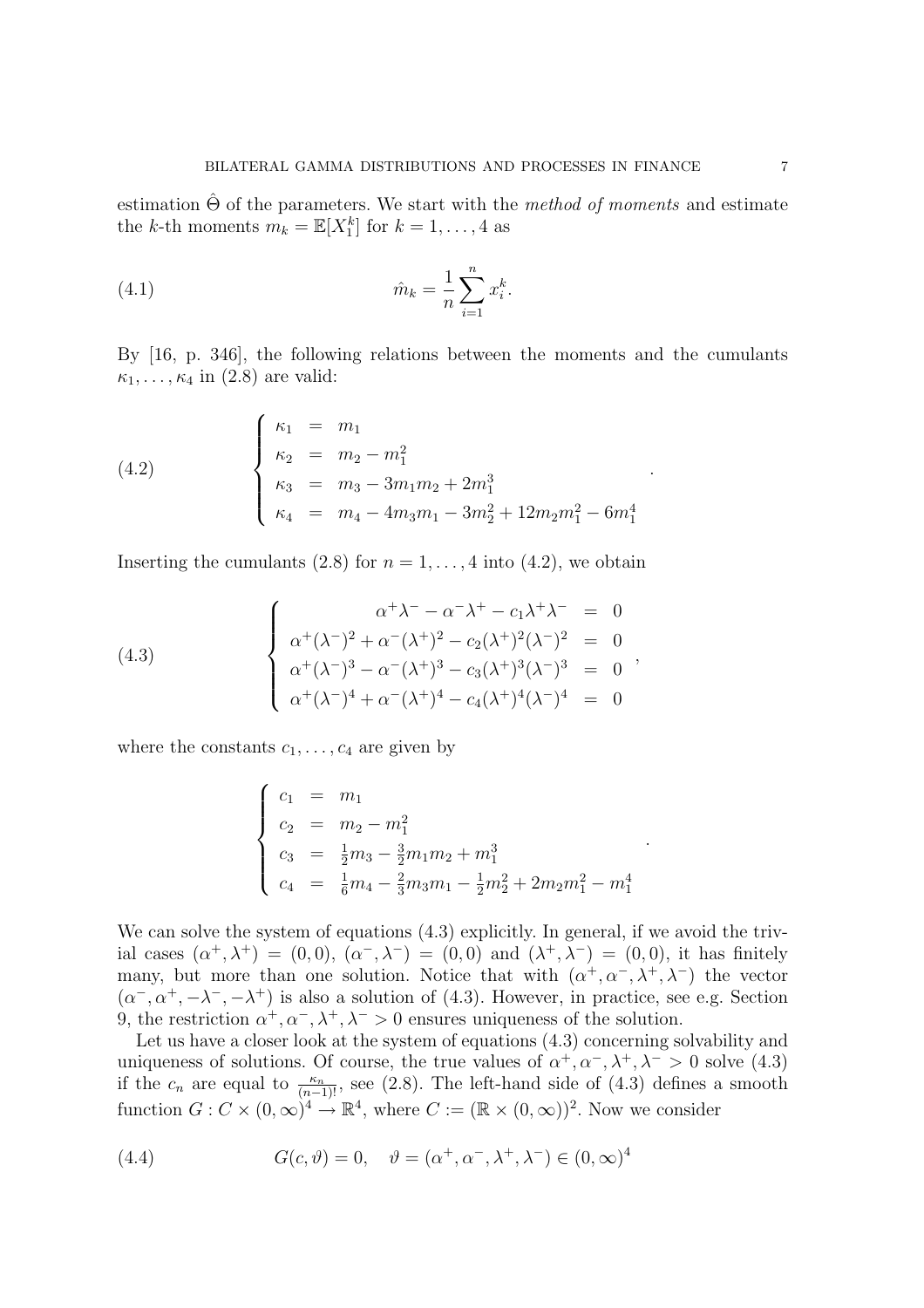with the fixed vector  $c = (c_1, \ldots, c_4)$  given by  $c_n = \frac{\kappa_n}{(n-1)!}$  for  $n = 1, \ldots, 4$ . Because of

$$
\det \frac{\partial G}{\partial \vartheta}(c,\vartheta) = \det \begin{pmatrix} \lambda^- & -\lambda^+ & -\alpha^+ \lambda^- / \lambda^+ & \alpha^- \lambda^+ / \lambda^- \\ (\lambda^-)^2 & (\lambda^+)^2 & -2\alpha^+ (\lambda^-)^2 / \lambda^+ & -2\alpha^- (\lambda^+)^2 / \lambda^- \\ (\lambda^-)^3 & -(\lambda^+)^3 & -3\alpha^+ (\lambda^-)^3 / \lambda^+ & 3\alpha^- (\lambda^+)^3 / \lambda^- \\ (\lambda^-)^4 & (\lambda^+)^4 & -4\alpha^+ (\lambda^-)^4 / \lambda^+ & -4\alpha^- (\lambda^+)^4 / \lambda^- \end{pmatrix}
$$

$$
= \alpha^+ \alpha^- \lambda^+ \lambda^- \cdot \det \begin{pmatrix} 1 & 1 & 1 & 1 \\ \lambda^- & (-\lambda^+) & 2\lambda^- & 2(-\lambda^+) \\ (\lambda^-)^2 & (-\lambda^+)^2 & 3(\lambda^-)^2 & 3(-\lambda^+)^2 \\ (\lambda^-)^3 & (-\lambda^+)^3 & 4(\lambda^-)^3 & 4(-\lambda^+)^3 \end{pmatrix}
$$

$$
= \alpha^+ \alpha^- (\lambda^+)^2 (\lambda^-)^2 (\lambda^+ + \lambda^-)^4 > 0
$$

for each  $\vartheta \in (0,\infty)^4$ , equation (4.4) defines implicitely in a neighborhood U of c a uniquely defined function  $\vartheta = \vartheta(\gamma)$  with  $G(\gamma, \vartheta(\gamma)) = 0, \gamma \in U$ . Assuming the  $\hat{c}_n$ calculated on the basis of  $\hat{m}_n$  are near the true  $c_n$ , we get a unique solution of (4.3).

This procedure yields a vector  $\hat{\Theta}_0$  as first estimation for the parameters. Bilateral Gamma distributions are absolutely continuous with respect to the Lebesgue measure, because they are the convolution of two Gamma distributions. In order to perform a maximum likelihood estimation, we need adequate representations of their density functions. Since the densities satisfy the symmetry relation

(4.5) 
$$
f(x; \alpha^+, \lambda^+, \alpha^-, \lambda^-) = f(-x; \alpha^-, \lambda^-, \alpha^+, \lambda^+), \quad x \in \mathbb{R} \setminus \{0\}
$$

it is sufficient to analyze the density functions on the positive real line. As the convolution of two Gamma densities, they are for  $x \in (0, \infty)$  given by

$$
(4.6)\quad f(x) = \frac{(\lambda^+)^{\alpha^+}(\lambda^-)^{\alpha^-}}{(\lambda^+ + \lambda^-)^{\alpha^-}\Gamma(\alpha^+)\Gamma(\alpha^-)}e^{-\lambda^+x}\int_0^\infty v^{\alpha^--1}\left(x + \frac{v}{\lambda^+ + \lambda^-}\right)^{\alpha^+ - 1}e^{-v}dv.
$$

We can express the density f by means of the Whittaker function  $W_{\lambda,\mu}(z)$  [10, p. 1014], which is a well-studied mathematical function. According to [10, p. 1015], the Whittaker function has the representation

$$
(4.7) \quad W_{\lambda,\mu}(z) = \frac{z^{\lambda}e^{-\frac{z}{2}}}{\Gamma(\mu-\lambda+\frac{1}{2})}\int_0^{\infty}t^{\mu-\lambda-\frac{1}{2}}e^{-t}\left(1+\frac{t}{z}\right)^{\mu+\lambda-\frac{1}{2}}dt \quad \text{for } \mu-\lambda > -\frac{1}{2}.
$$

From (4.6) and (4.7) we obtain for  $x > 0$ 

(4.8) 
$$
f(x) = \frac{(\lambda^+)^{\alpha^+} (\lambda^-)^{\alpha^-}}{(\lambda^+ + \lambda^-)^{\frac{1}{2}(\alpha^+ + \alpha^-)} \Gamma(\alpha^+)} x^{\frac{1}{2}(\alpha^+ + \alpha^-) - 1} e^{-\frac{x}{2}(\lambda^+ - \lambda^-)} \times W_{\frac{1}{2}(\alpha^+ - \alpha^-), \frac{1}{2}(\alpha^+ + \alpha^- - 1)} (x(\lambda^+ + \lambda^-)).
$$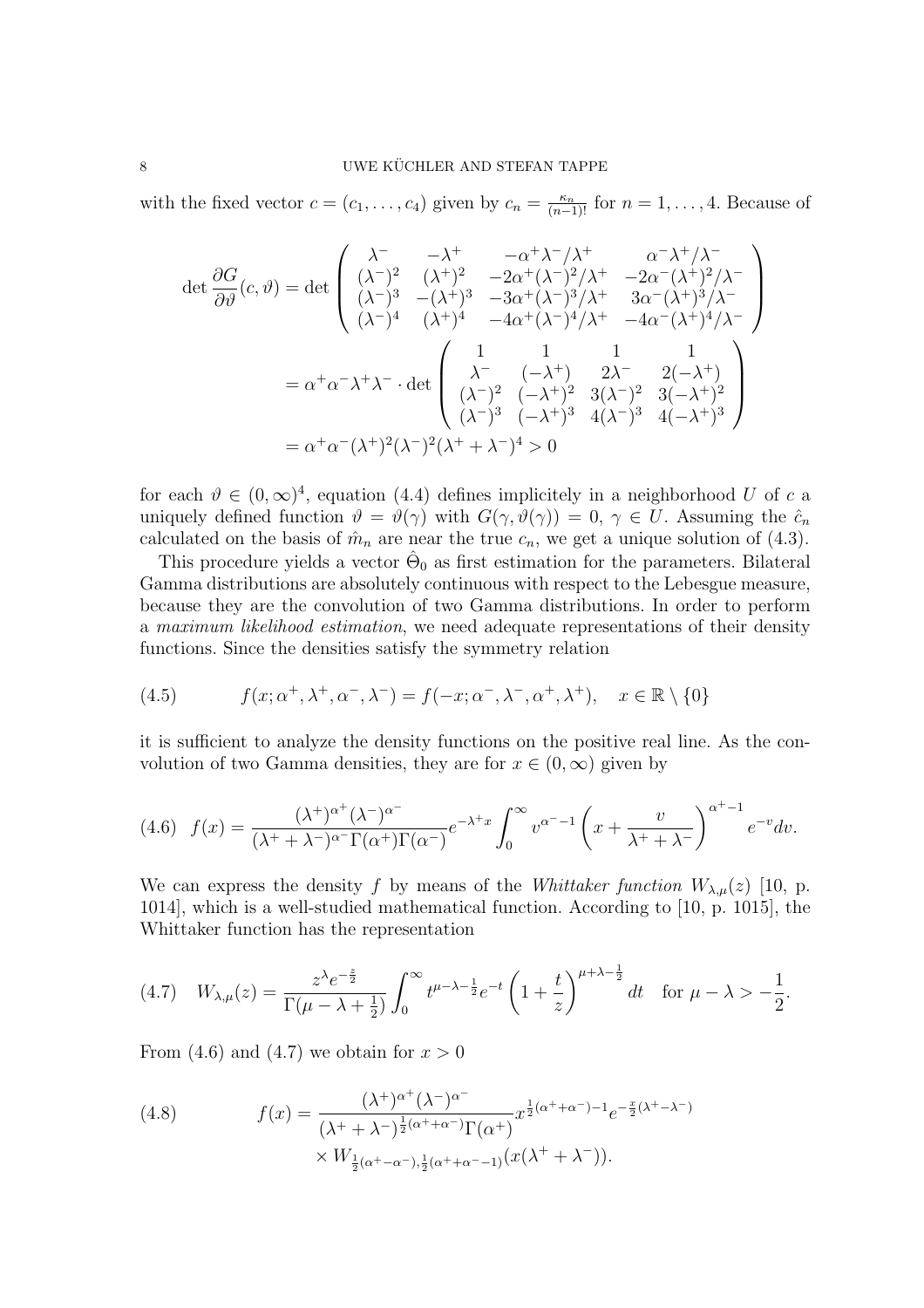The logarithm of the likelihood function for  $\Theta = (\alpha^+, \alpha^-, \lambda^+, \lambda^-)$  is, by the symmetry relation (4.5) and the representation (4.8) of the density, given by

(4.9) 
$$
\ln L(\Theta) = -n^+ \ln(\Gamma(\alpha^+)) - n^- \ln(\Gamma(\alpha^-))
$$

$$
+ n \left( \alpha^+ \ln(\lambda^+) + \alpha^- \ln(\lambda^-) - \frac{\alpha^+ + \alpha^-}{2} \ln(\lambda^+ + \lambda^-) \right)
$$

$$
+ \left( \frac{\alpha^+ + \alpha^-}{2} - 1 \right) \left( \sum_{i=1}^n \ln |x_i| \right) - \frac{\lambda^+ - \lambda^-}{2} \left( \sum_{i=1}^n x_i \right)
$$

$$
+ \sum_{i=1}^n \ln \left( W_{\frac{1}{2} \text{sgn}(x_i)(\alpha^+ - \alpha^-), \frac{1}{2} (\alpha^+ + \alpha^- - 1)}(|x_i|(\lambda^+ + \lambda^-)) \right),
$$

where  $n^+$  denotes the number of positive, and  $n^-$  the number of negative observations. We take the vector  $\hat{\Theta}_0$ , obtained from the method of moments, as starting point for an algorithm, for example the Hooke-Jeeves algorithm [17, Sec. 7.2.1], which maximizes the logarithmic likelihood function (4.9) numerically. This gives us a maximum likelihood estimation  $\hat{\Theta}$  of the parameters. We shall illustrate the whole procedure in Section 9.

## 5. Bilateral Gamma processes

As we have shown in Section 2, bilateral Gamma distributions are infinitely divisible. Let us list the properties of the associated Lévy processes, which are denoted by X in the sequel.

From the representation (2.3) of the Lévy measure F we see that  $F(\mathbb{R}) = \infty$  and R  $\mathbb{R} |x| F(dx) < \infty$ . Since the Gaussian part is zero, X is of type B in the terminology of [18, Def. 11.9]. We obtain the following properties. Bilateral Gamma processes are finite-variation processes [18, Thm. 21.9] making infinitely many jumps at each interval with positive length [18, Thm. 21.3], and they are equal to the sum of their jumps [18, Thm. 19.3], i.e.

$$
X_t = \sum_{s \le t} \Delta X_s = x * \mu^X, \quad t \ge 0
$$

where  $\mu^X$  denotes the random measure of jumps of X. Bilateral Gamma processes are special semimartingales with canonical decomposition [12, Cor. II.2.38]

$$
X_t = x * (\mu^X - \nu)_t + \left(\frac{\alpha^+}{\lambda^+} - \frac{\alpha^-}{\lambda^-}\right)t, \quad t \ge 0
$$

where  $\nu$  is the compensator of  $\mu^X$ , which is given by  $\nu(dt, dx) = dt F(dx)$  with F denoting the Lévy measure given by  $(2.3)$ .

We immediately see from the characteristic function  $(2.2)$  that all increments of X have a bilateral Gamma distribution, more precisely

(5.1) 
$$
X_t - X_s \sim \Gamma(\alpha^+(t-s), \lambda^+; \alpha^-(t-s), \lambda^-) \text{ for } 0 \le s < t.
$$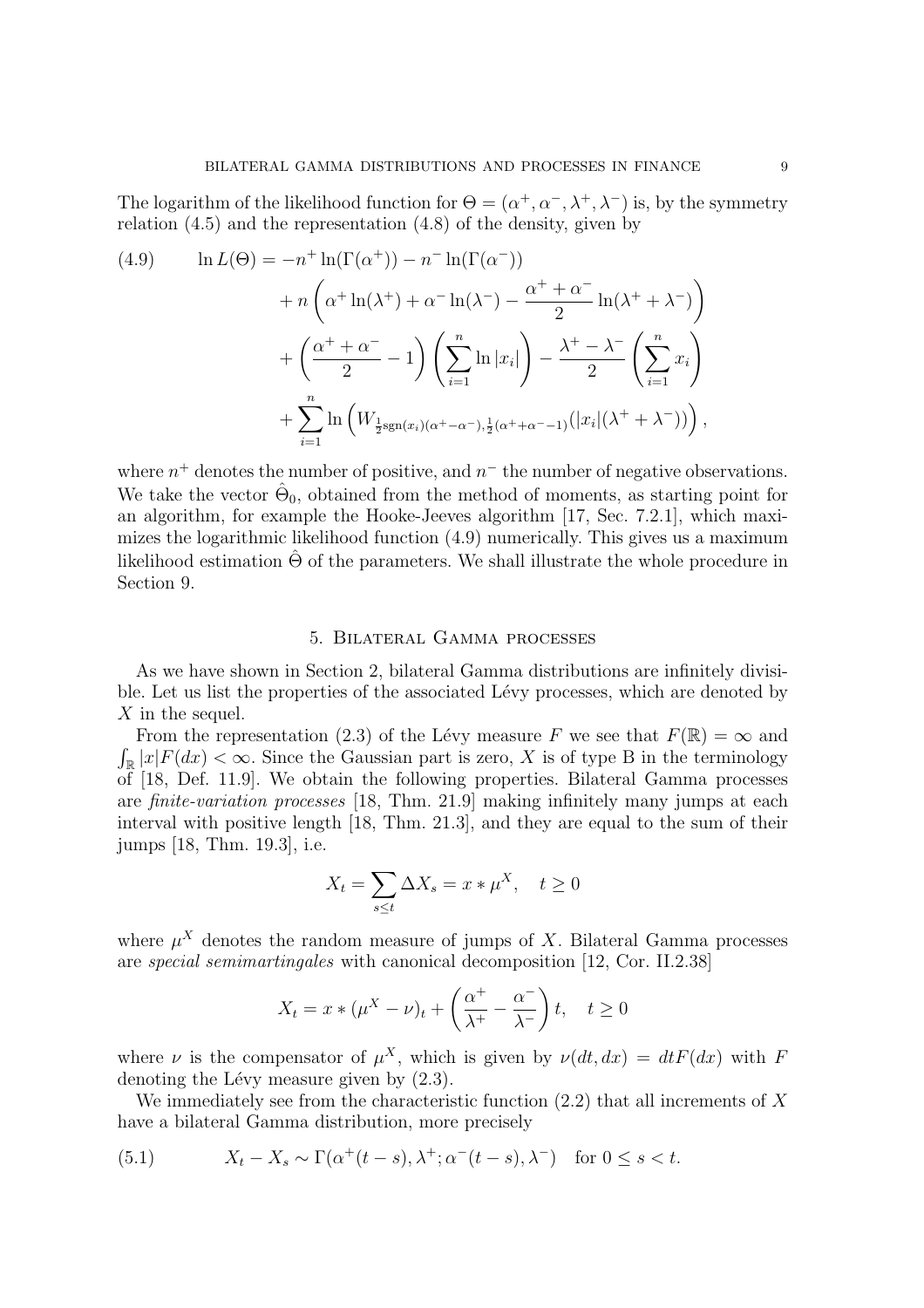### 10 UWE KÜCHLER AND STEFAN TAPPE

There are many efficient algorithms for generating Gamma random variables, for example Johnk's generator and Best's generator of Gamma variables, chosen in [5, Sec. 6.3]. By virtue of (5.1), it is therefore easy to simulate bilateral Gamma processes.

#### 6. Measure transformations for bilateral Gamma processes

Equivalent changes of measure are important in order to define arbitrage-free financial models. In this section, we deal with equivalent measure transformations for bilateral Gamma processes.

We assume that the probability space  $(\Omega, \mathcal{F}, \mathbb{P})$  is given as follows. Let  $\Omega = \mathbb{D}$ , the collection of functions  $\omega(t)$  from  $\mathbb{R}_+$  into  $\mathbb{R}$ , right-continuous with left limits. For  $\omega \in \Omega$ , let  $X_t(\omega) = \omega(t)$  and let  $\mathfrak{F} = \sigma(X_t : t \in \mathbb{R}_+)$  and  $(\mathfrak{F}_t)_{t \geq 0}$  be the filtration  $\mathcal{F}_t = \sigma(X_s : s \in [0, t])$ . We consider a probability measure P on  $(\Omega, \mathcal{F})$  such that X is a bilateral Gamma process.

6.1. Proposition. Let X be a  $\Gamma(\alpha_1^+, \lambda_1^+; \alpha_1^-, \lambda_1^-)$ -process under the measure  $\mathbb P$  and let  $\alpha_2^+, \lambda_2^+, \alpha_2^-, \lambda_2^->0$ . The following two statements are equivalent.

- (1) There is another measure  $\mathbb{Q} \stackrel{\text{loc}}{\sim} \mathbb{P}$  under which X is a bilateral Gamma process with parameters  $\alpha_2^+, \lambda_2^+, \alpha_2^-, \lambda_2^-.$
- (2)  $\alpha_1^+ = \alpha_2^+$  and  $\alpha_1^- = \alpha_2^-$ .

Proof. All conditions of [18, Thm. 33.1] are obviously satisfied, with exception of

(6.1) 
$$
\int_{\mathbb{R}} \left(1 - \sqrt{\Phi(x)}\right)^2 F_1(dx) < \infty,
$$

where  $\Phi = \frac{dF_2}{dF_1}$  denotes the Radon-Nikodym derivative of the respective Lévy measures, which is by (2.3) given by

(6.2) 
$$
\Phi(x) = \frac{\alpha_2^+}{\alpha_1^+} e^{-(\lambda_2^+ - \lambda_1^+)x} \mathbf{1}_{(0,\infty)}(x) + \frac{\alpha_2^-}{\alpha_1^-} e^{-(\lambda_2^- - \lambda_1^-)|x|} \mathbf{1}_{(-\infty,0)}(x), \quad x \in \mathbb{R}.
$$

The integral in (6.1) is equal to

$$
\int_{\mathbb{R}} \left(1 - \sqrt{\Phi(x)}\right)^2 F_1(dx) = \int_0^\infty \frac{1}{x} \left(\sqrt{\alpha_2^+} e^{-(\lambda_2^+/2)x} - \sqrt{\alpha_1^+} e^{-(\lambda_1^+/2)x}\right)^2 dx \n+ \int_0^\infty \frac{1}{x} \left(\sqrt{\alpha_2^-} e^{-(\lambda_2^+/2)x} - \sqrt{\alpha_1^-} e^{-(\lambda_1^+/2)x}\right)^2 dx.
$$

Hence, condition (6.1) is satisfied if and only if  $\alpha_1^+ = \alpha_2^+$  and  $\alpha_1^- = \alpha_2^-$ . Applying [18, Thm. 33.1] completes the proof.  $\Box$ 

Proposition 6.1 implies that we can transform any Variance Gamma process, which is according to Theorem 3.3 a bilateral Gamma process  $\Gamma(\alpha, \lambda^+; \alpha, \lambda^-)$ , into a symmetric bilateral Gamma process  $\Gamma(\alpha, \lambda; \alpha, \lambda)$  with arbitrary parameter  $\lambda > 0$ .

Now assume the process X is  $\Gamma(\alpha^+, \lambda_1^+; \alpha^-, \lambda_1^-)$  under  $\mathbb P$  and  $\Gamma(\alpha^+, \lambda_2^+; \alpha^-, \lambda_2^-)$ under the measure  $\mathbb{Q} \stackrel{\text{loc}}{\sim} \mathbb{P}$ . According to Proposition 6.1, such a change of measure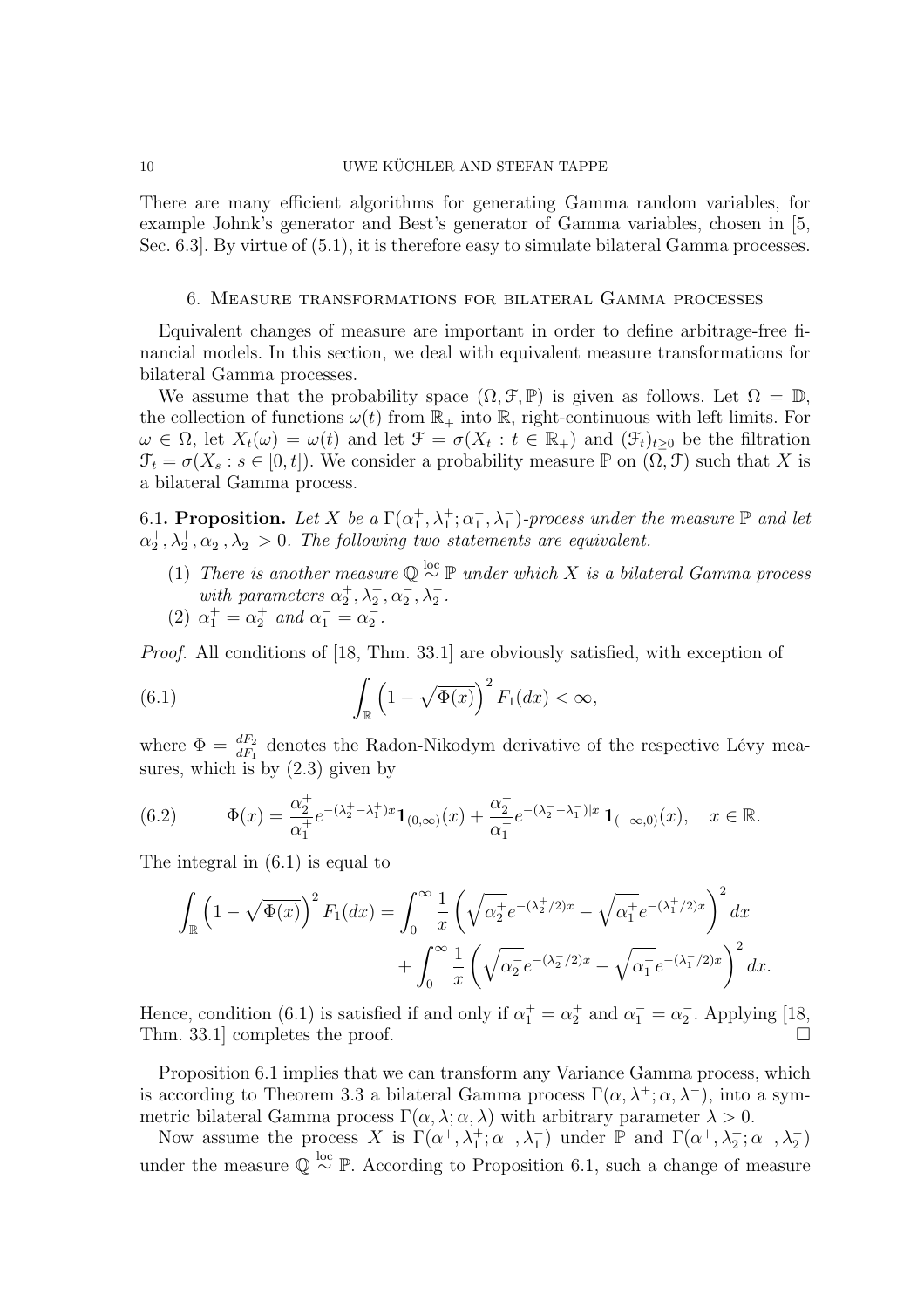exists. For the computation of the likelihood process

$$
\Lambda_t(\mathbb{Q}, \mathbb{P}) = \frac{d\mathbb{Q}|_{\mathcal{F}_t}}{d\mathbb{P}|_{\mathcal{F}_t}}, \quad t \ge 0
$$

we will need the following auxiliary result Lemma 6.2. For its proof, we require the following properties of the *Exponential Integral* [1, Chap. 5]

$$
E_1(x) := \int_1^{\infty} \frac{e^{-xt}}{t} dt, \quad x > 0.
$$

The Exponential Integral has the series expansion

(6.3) 
$$
E_1(x) = -\gamma - \ln x - \sum_{n=1}^{\infty} \frac{(-1)^n}{n \cdot n!} x^n,
$$

where  $\gamma$  denotes Euler's constant

$$
\gamma = \lim_{n \to \infty} \left[ \sum_{k=1}^{n} \frac{1}{k} - \ln(n) \right].
$$

The derivative of the Exponential Integral is given by

(6.4) 
$$
\frac{\partial}{\partial x}E_1(x) = -\frac{e^{-x}}{x}.
$$

6.2. Lemma. For all  $\lambda_1, \lambda_2 > 0$  it holds

$$
\int_0^\infty \frac{e^{-\lambda_2 x} - e^{-\lambda_1 x}}{x} dx = \ln\left(\frac{\lambda_1}{\lambda_2}\right).
$$

Proof. Due to relation (6.4) and the series expansion (6.3) of the Exponential Integral  $E_1$  we obtain

$$
\int_0^\infty \frac{e^{-\lambda_2 x} - e^{-\lambda_1 x}}{x} dx = \lim_{b \to \infty} [E_1(\lambda_1 b) - E_1(\lambda_2 b)] - \lim_{a \to 0} [E_1(\lambda_1 a) - E_1(\lambda_2 a)]
$$
  
= 
$$
\lim_{b \to \infty} E_1(\lambda_1 b) - \lim_{b \to \infty} E_1(\lambda_2 b)
$$
  
+ 
$$
\ln \left(\frac{\lambda_1}{\lambda_2}\right) + \lim_{a \to 0} \sum_{n=1}^\infty \frac{1}{n \cdot n!} (\lambda_1 a)^n - \lim_{a \to 0} \sum_{n=1}^\infty \frac{1}{n \cdot n!} (\lambda_2 a)^n.
$$

Each of the four limits is zero, so the claimed identity follows.  $\Box$ 

For our applications to finance, the *relative entropy*  $\mathcal{E}_t(\mathbb{Q}, \mathbb{P}) = \mathbb{E}_{\mathbb{Q}}[\ln \Lambda_t(\mathbb{Q}, \mathbb{P})],$ also known as Kullback-Leibler distance, which is often used as measure of proximity of two equivalent probability measures, will be of importance. The upcoming result provides the likelihood process and the relative entropy. In the degenerated cases  $\lambda_1^+ = \lambda_2^+$  or  $\lambda_1^- = \lambda_2^-$ , the associated Gamma distributions in (6.5) are understood to be the Dirac measure  $\delta(0)$ .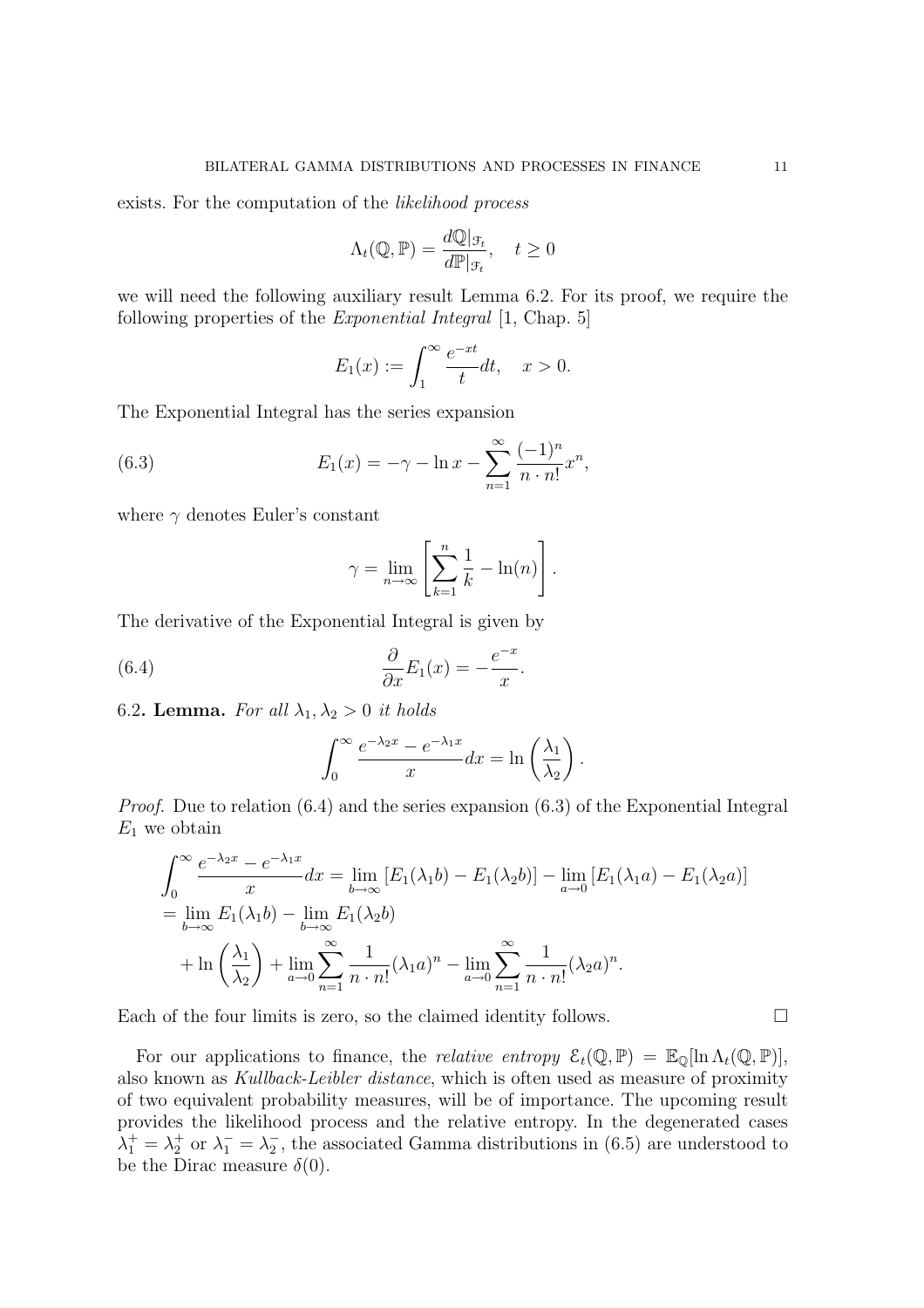6.3. Proposition. It holds  $\Lambda_t(\mathbb{Q}, \mathbb{P}) = e^{U_t}$ , where U is under  $\mathbb P$  the Lévy process with generating distribution (6.5)

$$
U_1 \sim \Gamma\left(\alpha^+, \frac{\lambda_1^+}{\lambda_1^+ - \lambda_2^+}\right) * \Gamma\left(\alpha^-, \frac{\lambda_1^-}{\lambda_1^- - \lambda_2^-}\right) * \delta\left(\alpha^+ \ln\left(\frac{\lambda_2^+}{\lambda_1^+}\right) + \alpha^- \ln\left(\frac{\lambda_2^-}{\lambda_1^-}\right)\right).
$$

Setting  $f(x) = x - 1 - \ln x$ , it holds for the relative entropy  $\overline{p}$   $\left(\frac{1}{2} + \frac{1}{2}\right)$   $\left(\frac{1}{2} + \frac{1}{2}\right)$ 

(6.6) 
$$
\mathcal{E}_t(\mathbb{Q}, \mathbb{P}) = t \left[ \alpha^+ f\left(\frac{\lambda_1^+}{\lambda_2^+}\right) + \alpha^- f\left(\frac{\lambda_1^-}{\lambda_2^-}\right) \right].
$$

*Proof.* According to [18, Thm. 33.2], the likelihood process is of the form  $\Lambda_t(\mathbb{Q}, \mathbb{P}) =$  $e^{U_t}$ , where U is, under the measure  $\mathbb{P}$ , the Lévy process  $\overline{\phantom{a}}$ 

(6.7) 
$$
U_t = \sum_{s \le t} \ln(\Phi(\Delta X_s)) - t \int_{\mathbb{R}} (\Phi(x) - 1) F_1(dx),
$$

and where  $\Phi$  is the Radon-Nikodym derivative given by (6.2) with  $\alpha_1^+ = \alpha_2^+ =: \alpha^+$ and where  $\Psi$  is the Kadon-Nikodym derivative given by (0.2) with  $\alpha_1 = \alpha_2 =: \alpha^+$ <br>and  $\alpha_1^- = \alpha_2^- =: \alpha^-$ . For every  $t > 0$  denote by  $X_t^+$  the sum  $\sum_{s \le t} (\Delta X_s)^+$  and by and  $\alpha_1 - \alpha_2 = \alpha$ . For every  $t > 0$  denote by  $\Lambda_t$  the sum  $\sum_{s \le t} (\Delta X_s)$  and by  $X_t^-$  the sum  $\sum_{s \le t} (\Delta X_s)^-$ . Then  $X = X^+ - X^-$ . By construction and the definition of  $\mathbb Q$ , the processes  $X^+$  and  $X^-$  are independent  $\Gamma(\alpha^+, \lambda_1^+)$ - and  $\Gamma(\alpha^-, \lambda_1^-)$ -processes under  $\mathbb P$  and independent  $\Gamma(\alpha^+, \lambda_2^+)$ - and  $\Gamma(\alpha^-, \lambda_2^-)$ -processes under  $\mathbb Q$ , respectively. From (6.2) it follows

$$
\sum_{s \le t} \ln(\Phi(\Delta X_s)) = (\lambda_1^+ - \lambda_2^+) X_t^+ + (\lambda_1^- - \lambda_2^-) X_t^-.
$$

The integral in (6.7) is, by using Lemma 6.2, equal to

$$
\int_{\mathbb{R}} (\Phi(x) - 1) F_1(dx) = \alpha^+ \int_0^\infty \frac{e^{-\lambda_2^+ x} - e^{-\lambda_1^+ x}}{x} dx + \alpha^- \int_0^\infty \frac{e^{-\lambda_2^- x} - e^{-\lambda_1^- x}}{x} dx
$$

$$
= \alpha^+ \ln \left( \frac{\lambda_1^+}{\lambda_2^+} \right) + \alpha^- \ln \left( \frac{\lambda_1^-}{\lambda_2^-} \right).
$$

Hence, we obtain

(6.8) 
$$
U_t = (\lambda_1^+ - \lambda_2^+)X_t^+ + (\lambda_1^- - \lambda_2^-)X_t^- + \left[\alpha^+ \ln\left(\frac{\lambda_2^+}{\lambda_1^+}\right) + \alpha^- \ln\left(\frac{\lambda_2^-}{\lambda_1^-}\right)\right]t.
$$

Equation (6.8) yields (6.6) and, together with Lemma 2.1, the relation (6.5).  $\Box$ 

Since the likelihood process is of the form  $\Lambda_t(\mathbb{Q}, \mathbb{P}) = e^{U_t}$ , where the Lévy process U is given by  $(6.8)$ , one verifies that ´

(6.9) 
$$
\Lambda_t(\mathbb{Q}, \mathbb{P}) = \exp\left((\lambda_1^+ - \lambda_2^+)X_t^+ - t\Psi^+(\lambda_1^+ - \lambda_2^+)\right) \times \exp\left((\lambda_1^- - \lambda_2^-)X_t^- - t\Psi^-(\lambda_1^- - \lambda_2^-)\right),
$$

where  $\Psi^+, \Psi^-$  denote the respective cumulant generating functions of the Gamma processes  $X^+, X^-$  under the measure  $\mathbb{P}$ .

Keeping  $\alpha^+, \alpha^-, \lambda_1^+, \lambda_1^-$  all positive and fixed, then by putting  $\vartheta^+ = \lambda_1^+ - \lambda_2^+$ ,  $\vartheta^- = \lambda_1^- - \lambda_2^-$ ,  $\vartheta = (\vartheta^+, \vartheta^-)^{\top} \in (-\infty, \lambda_1^+) \times (-\infty, \lambda_1^-) =: \Theta$ ,  $\mathbb{Q} = \mathbb{Q}_\vartheta$  we obtain a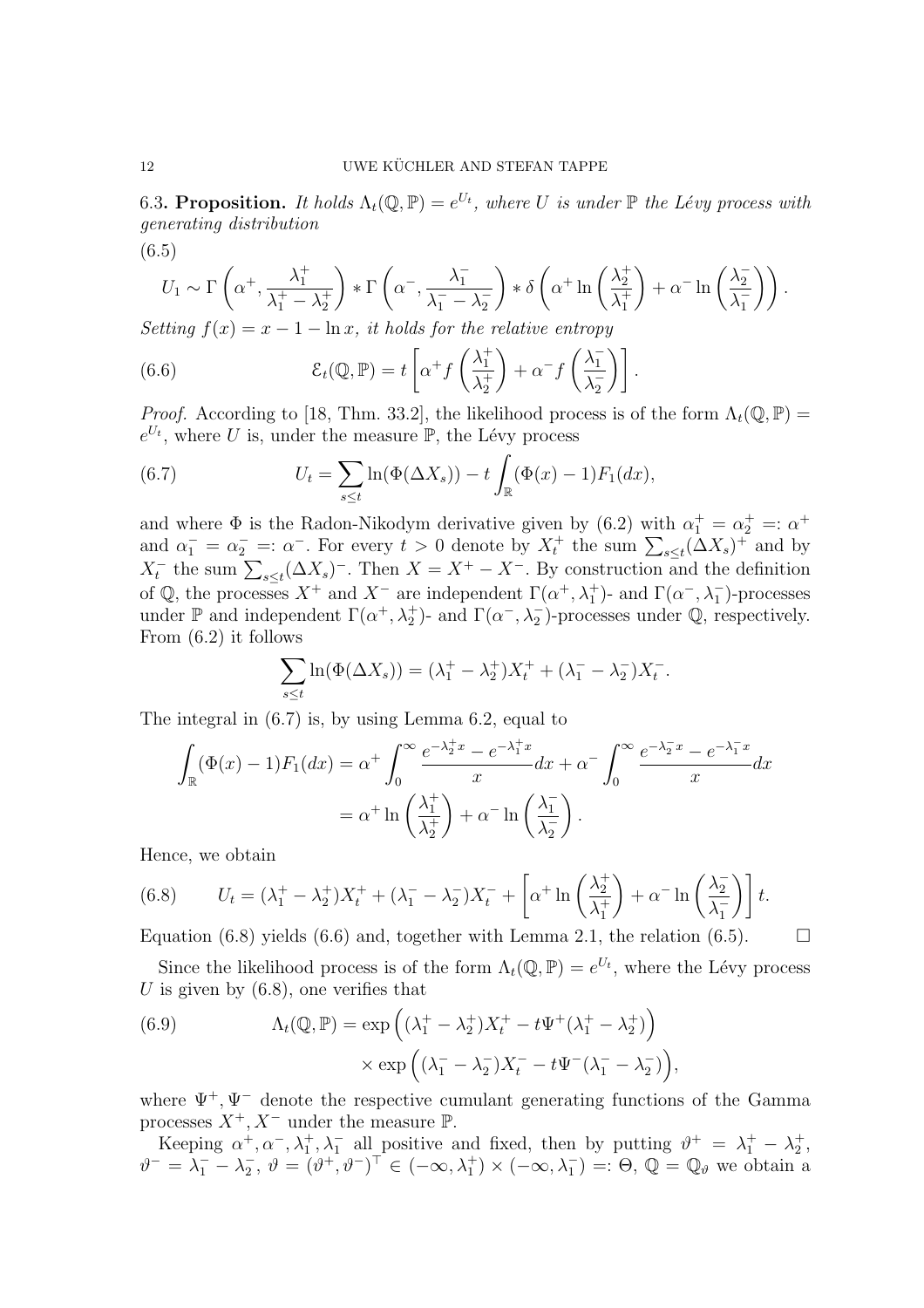two-parameter exponential family  $(\mathbb{Q}_{\theta}, \theta \in \Theta)$  of Lévy processes in the sense of [14 Chap. 3], with the canonical process  $B_t = (X_t^+, X_t^-)$ .

In particular, it follows that for every  $t > 0$  the vector  $B_t$  is a sufficient statistics for  $\vartheta = (\vartheta^+, \vartheta^-)^{\top}$  based on the observation of  $(X_s, s \leq t)$ . Considering the subfamily obtained by  $\vartheta^+ = \vartheta^-$ , we obtain a one-parametric exponential family of Lévy processes with  $X_t^+ + X_t^- =$  $\overline{C}$  $\sum_{s \leq t} |\Delta X_s|$  as sufficient statistics and canonical process.

# 7. Inspecting a typical path

Proposition 6.1 of the previous section suggests that the parameters  $\alpha^+$ ,  $\alpha^-$  should be determinable by inspecting a typical path of a bilateral Gamma process. This is indeed the case. We start with Gamma processes. Let X be a  $\Gamma(\alpha,\lambda)$ -process. Choose a finite time horizon  $T > 0$  and set

$$
S_n := \frac{1}{nT} \# \left\{ t \le T : \Delta X_t \ge e^{-n} \right\}, \quad n \in \mathbb{N}.
$$

7.1. Theorem. It holds  $\mathbb{P}(\lim_{n\to\infty}S_n=\alpha)=1$ .

*Proof.* Due to [18, Thm. 19.2], the random measure  $\mu^X$  of the jumps of X is a Poisson random measure with intensity measure

$$
\nu(dt, dx) = dt \frac{\alpha e^{-\lambda x}}{x} \mathbf{1}_{(0,\infty)} dx.
$$

Thus, the sequence

$$
Y_n := \frac{1}{T} \mu^X \left( [0, T] \times [e^{-n}, e^{1-n}) \right), \quad n \in \mathbb{N}
$$

defines a sequence of independent random variables with

$$
\mathbb{E}[Y_n] = \alpha \int_{e^{-n}}^{e^{1-n}} \frac{e^{-\lambda x}}{x} dx = \alpha \int_{n-1}^n \exp\left(-\lambda e^{-v}\right) dv \uparrow \alpha \quad \text{as } n \to \infty,
$$
  

$$
\text{Var}[Y_n] = \frac{\alpha}{T} \int_{e^{-n}}^{e^{1-n}} \frac{e^{-\lambda x}}{x} dx = \frac{\alpha}{T} \int_{n-1}^n \exp\left(-\lambda e^{-v}\right) dv \uparrow \frac{\alpha}{T} \quad \text{as } n \to \infty,
$$

because  $\exp(-\lambda e^{-v}) \uparrow 1$  for  $v \to \infty$ . Hence, we have

$$
\sum_{n=1}^{\infty} \frac{\text{Var}[Y_n]}{n^2} < \infty.
$$

We may therefore apply Kolmogorov's strong law of large numbers [22, Thm. IV.3.2], and deduce that

$$
\lim_{n \to \infty} S_n = \lim_{n \to \infty} \frac{1}{n} \sum_{k=1}^n Y_k + \lim_{n \to \infty} \frac{1}{nT} \mu^X([0, T] \times [1, \infty)) = \alpha,
$$

finishing the proof.

$$
\cdot
$$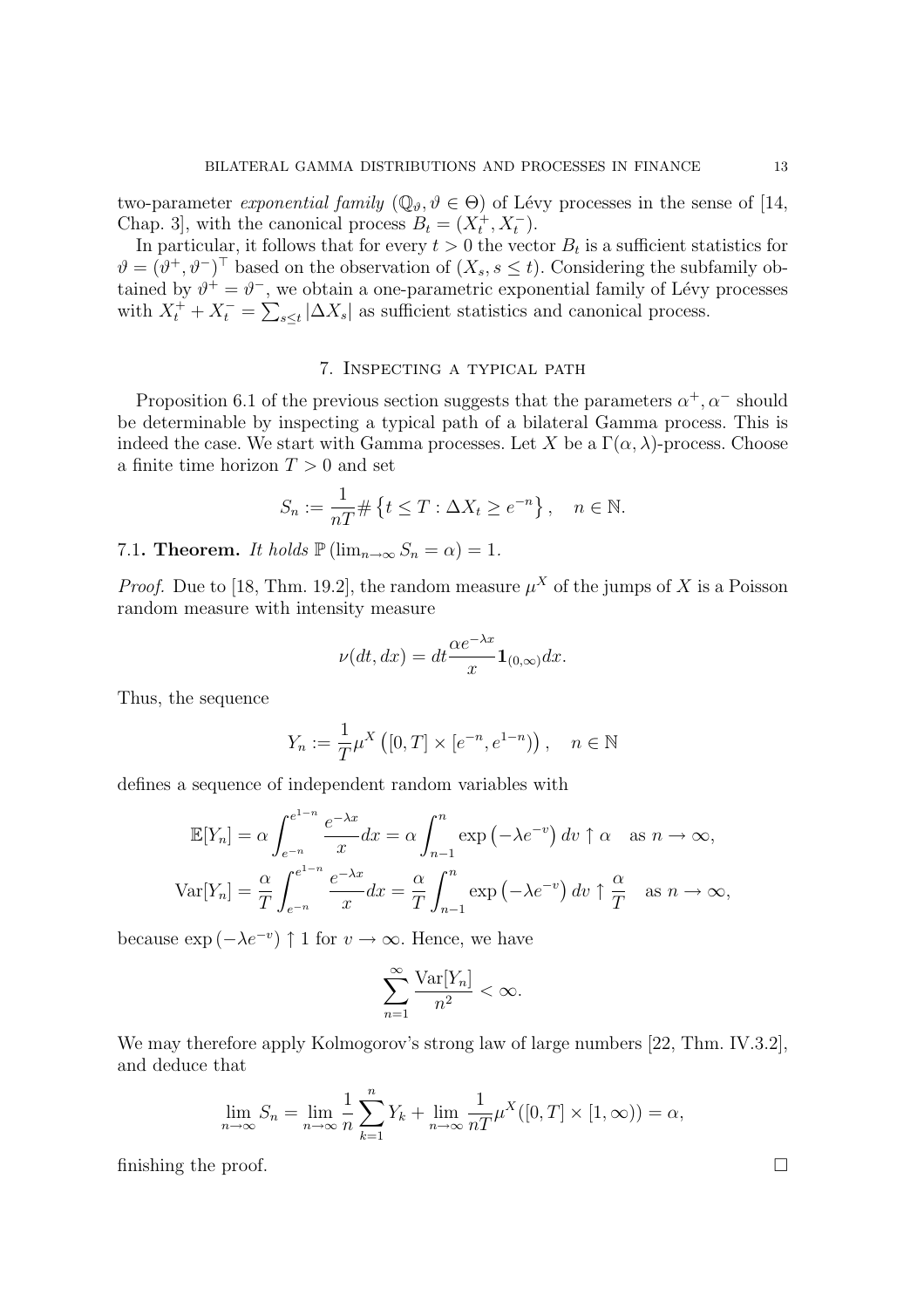Now, let X be a bilateral Gamma process, say  $X_1 \sim \Gamma(\alpha^+, \lambda^+; \alpha^-, \lambda^-)$ . We set

$$
S_n^+ := \frac{1}{nT} \# \{ t \le T : \Delta X_t \ge e^{-n} \}, \quad n \in \mathbb{N},
$$
  

$$
S_n^- := \frac{1}{nT} \# \{ t \le T : \Delta X_t \le -e^{-n} \}, \quad n \in \mathbb{N}.
$$

7.2. Corollary. It holds  $\mathbb{P}(\lim_{n\to\infty} S_n^+ = \alpha^+$  and  $\lim_{n\to\infty} S_n^- = \alpha^-) = 1$ .

*Proof.* We define the processes  $X^+$  and  $X^-$  as  $X_t^+$  =  $\overline{\phantom{a}}^n$ *Proof.* We define the processes  $X^+$  and  $X^-$  as  $X_t^+ = \sum_{s \le t} (\Delta X_s)^+$  and  $X_t^- =$  $_{s\leq t}$ ( $\Delta X_s$ )<sup>-</sup>. By construction we have  $X = X^+ - X^-$  and the processes  $X^+$  and  $X^$ are independent  $\Gamma(\alpha^+,\lambda^+)$ - and  $\Gamma(\alpha^-,\lambda^-)$ -processes. Applying Theorem 7.1 yields the desired result.  $\Box$ 

## 8. STOCK MODELS

We move on to present some applications to finance of the theory developed above. Assume that the evolution of an asset price is described by an exponential Lévy model  $S_t = S_0 e^{rt+X_t}$ , where  $S_0 > 0$  is the (deterministic) initial value of the stock,  $r$  the interest rate and where the Lévy process  $X$  is a bilateral Gamma process  $\Gamma(\alpha^+, \lambda^+; \alpha^-, \lambda^-)$  under the measure  $\mathbb{P}$ , which plays the role of the real-world measure.

In order to avoid arbitrage, it arises the question whether there exists an *equivalent* martingale measure, i.e. a measure  $\mathbb{Q} \stackrel{\text{loc}}{\sim} \mathbb{P}$  such that  $Y_t := e^{-rt} S_t$  is a local martingale.

8.1. Lemma. Assume  $\lambda^+ > 1$ . Then Y is a local P-martingale if and only if

(8.1) 
$$
\left(\frac{\lambda^+}{\lambda^+-1}\right)^{\alpha^+} = \left(\frac{\lambda^-+1}{\lambda^-}\right)^{\alpha^-}.
$$

*Proof.* Since the Gaussian part of the bilateral Gamma process  $X$  is zero, Itô's formula [12, Thm. I.4.57], applied on  $Y_t = S_0 e^{X_t}$ , yields for the discounted stock prices

$$
Y_t = Y_0 + \int_0^t Y_{s-}dX_s + S_0 \sum_{0 < s \le t} \left( e^{X_s} - e^{X_{s-}} - e^{X_{s-}} \Delta X_s \right).
$$

Recall from Section 5 that  $X = x * \mu^X$  and that the compensator  $\nu$  of  $\mu^X$  is given by  $\nu(dt, dx) = dt F(dx)$ , where F denotes the Lévy measure from (2.3). So we obtain

(8.2) 
$$
Y_t = Y_0 + \int_0^t \int_{\mathbb{R}} x Y_{s-} \mu^X(ds, dx) + \int_0^t \int_{\mathbb{R}} Y_{s-} (e^x - 1 - x) \mu^X(ds, dx)
$$

$$
= Y_0 + \int_0^t \int_{\mathbb{R}} Y_{s-} (e^x - 1) (\mu^X - \nu)(ds, dx) + \int_0^t Y_{s-} \int_{\mathbb{R}} (e^x - 1) F(dx) ds.
$$

Applying Lemma 6.2, the integral in the drift term is equal to  $\overline{a}$ 

(8.3) 
$$
\int_{\mathbb{R}} (e^x - 1) F(dx)
$$
  
=  $\alpha^+ \int_0^\infty \frac{e^{-(\lambda^+ - 1)x} - e^{-\lambda^+ x}}{x} dx - \alpha^- \int_0^\infty \frac{e^{-\lambda^- x} - e^{-(\lambda^- + 1)x}}{x} dx$   
=  $\alpha^+ \ln \left( \frac{\lambda^+}{\lambda^+ - 1} \right) - \alpha^- \ln \left( \frac{\lambda^- + 1}{\lambda^-} \right).$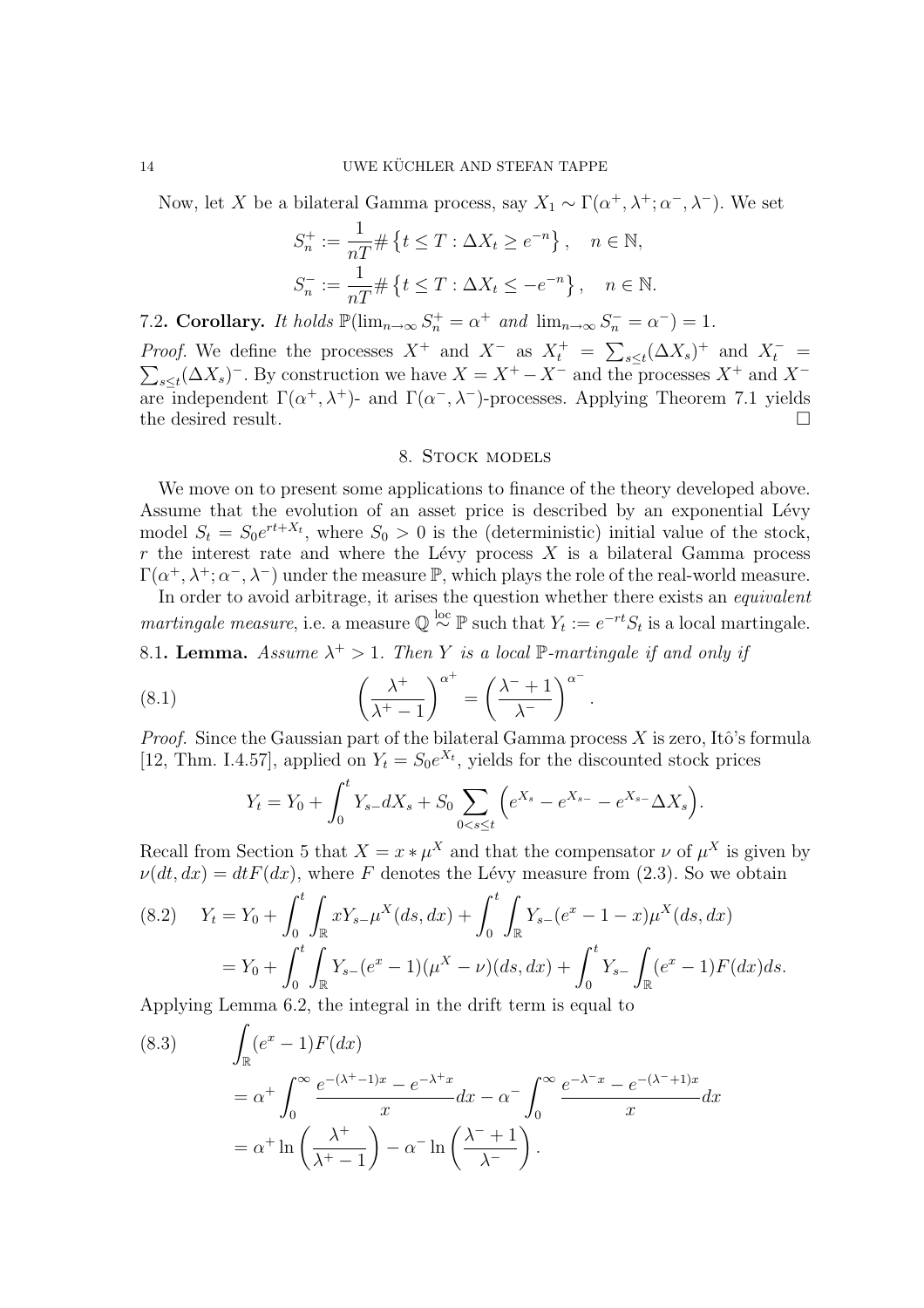The discounted price process Y is a local martingale if and only if the drift in  $(8.2)$ vanishes, and by  $(8.3)$  this is the case if and only if  $(8.1)$  is satisfied.

As usual in financial modelling with jump processes, the market is free of arbitrage, but not complete, that is there exist several martingale measures. The next result shows that we can find a continuum of martingale measures by staying within the class of bilateral Gamma processes. We define  $\phi : (1, \infty) \to \mathbb{R}$  as

$$
\phi(\lambda):=\phi(\lambda;\alpha^+,\alpha^-):=\left(\left(\frac{\lambda}{\lambda-1}\right)^{\alpha^+/\alpha^-}-1\right)^{-1},\quad\lambda\in(1,\infty).
$$

8.2. Proposition. For each  $\lambda \in (1,\infty)$  there exists a martingale measure  $\mathbb{Q}_{\lambda} \stackrel{\text{loc}}{\sim} \mathbb{P}$ such that under  $\mathbb{Q}_{\lambda}$  we have

(8.4) 
$$
X_1 \sim \Gamma(\alpha^+, \lambda; \alpha^-, \phi(\lambda)).
$$

*Proof.* Recall that X is  $\Gamma(\alpha^+, \lambda^+; \alpha^-, \lambda^-)$  under P. According to Proposition 6.1, for each  $\lambda \in (1,\infty)$  there exists a probability measure  $\mathbb{Q}_{\lambda} \stackrel{\mathrm{loc}}{\sim} \mathbb{P}$  such that under  $\mathbb{Q}_{\lambda}$ relation (8.4) is fulfilled, and moreover this measure  $\mathbb{Q}_{\lambda}$  is a martingale measure, because equation  $(8.1)$  from Lemma 8.1 is satisfied.  $\Box$ 

So, we have a continuum of martingale measures, and the question is, which one we should choose. There are several suggestions in the literature, see, e.g., [5].

One approach is to minimize the relative entropy, which amounts to finding  $\lambda \in$  $(1,\infty)$  which minimizes  $\mathcal{E}(\mathbb{Q}_{\lambda}, \mathbb{P})$ , and then taking  $\mathbb{Q}_{\lambda}$ . The relative entropy is determined in equation (6.6) of Proposition 6.3. Taking the first derivative with respect to  $\lambda$ , and setting it equal to zero, we have to find the  $\lambda \in (1,\infty)$  such that

(8.5) 
$$
\alpha^{-}\alpha\lambda^{\alpha-1}\left(\frac{1}{\lambda^{\alpha}(\lambda-1)-(\lambda-1)^{\alpha+1}}-\frac{\lambda^{-}}{(\lambda-1)^{\alpha+1}}\right)+\frac{\alpha^{+}}{\lambda}\left(1-\frac{\lambda^{+}}{\lambda}\right)=0,
$$

where  $\alpha := \alpha^+/\alpha^-$ . This can be done numerically.

Another point of view is that the martingale measure is given by the market. We would like to *calibrate* the Lévy process  $X$  from the family of bilateral Gamma processes to option prices. According to Proposition 8.2 we can, by adjusting  $\lambda \in$  $(1, \infty)$ , preserve the martingale property, which leaves us one parameter to calibrate.

For simplicity, we set  $r = 0$ . For each  $\lambda \in (1, \infty)$ , an arbitrage free pricing rule for a European Call Option at time  $t \geq 0$  is, provided that  $S_t = s$ , given by

(8.6) 
$$
C_{\lambda}(s, K; t, T) = \mathbb{E}_{\mathbb{Q}_{\lambda}}[(S_T - K)^{+}|S_t = s],
$$

where K denotes the strike price and  $T > t$  the time of maturity. We can express the expectation in (8.6) as

(8.7) 
$$
\mathbb{E}_{\mathbb{Q}_{\lambda}}[(S_T - K)^+ | S_t = s] = \Pi(s, K, \alpha^+(T - t), \alpha^-(T - t), \lambda, \phi(\lambda)),
$$

where  $\Pi$  is defined as

(8.8) 
$$
\Pi(s, K, \alpha^+, \alpha^-, \lambda^+, \lambda^-) := \int_{\ln\left(\frac{K}{s}\right)}^{\infty} (se^x - K) f(x; \alpha^+, \alpha^-, \lambda^+, \lambda^-) dx,
$$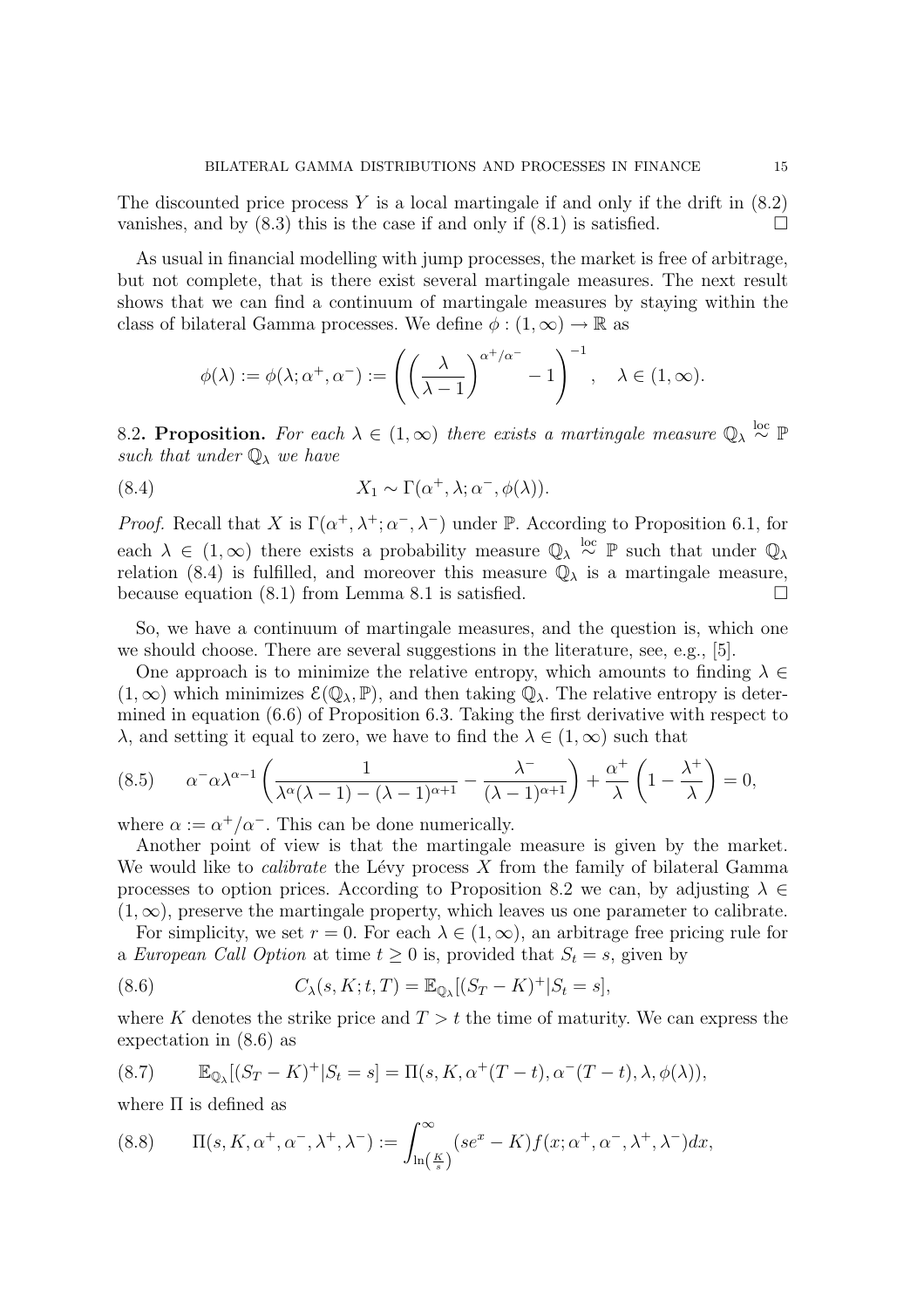with  $x \mapsto f(x; \alpha^+, \alpha^-, \lambda^+, \lambda^-)$  denoting the density of a bilateral Gamma distribution having these parameters. In order to compute the option prices, we have to evaluate the integral in (8.8). In the sequel,  $F(\alpha, \beta; \gamma; z)$  denotes the *hypergeometric series* [10, p. 995]

$$
F(\alpha, \beta; \gamma; z) = 1 + \frac{\alpha \cdot \beta}{\gamma \cdot 1} z + \frac{\alpha(\alpha + 1)\beta(\beta + 1)}{\gamma(\gamma + 1) \cdot 1 \cdot 2} z^2
$$

$$
+ \frac{\alpha(\alpha + 1)(\alpha + 2)\beta(\beta + 1)(\beta + 2)}{\gamma(\gamma + 1)(\gamma + 2) \cdot 1 \cdot 2 \cdot 3} z^3 + \dots
$$

8.3. Proposition. Assume  $\lambda^+ > 1$ . For the integral in (8.8) the following identity is valid:

(8.9)

$$
\Pi(s, K, \alpha^+, \alpha^-, \lambda^+, \lambda^-) = \int_{\ln\left(\frac{K}{s}\right)}^0 (se^x - K) f(x; \alpha^+, \alpha^-, \lambda^+, \lambda^-) dx \n+ \frac{(\lambda^+)^{\alpha^+} (\lambda^-)^{\alpha^-} \Gamma(\alpha^+ + \alpha^-)}{\Gamma(\alpha^+) \Gamma(\alpha^- + 1)} \n\times \left( \frac{sF(\alpha^+ + \alpha^-, \alpha^-, \alpha^- + 1; -\frac{\lambda^- + 1}{\lambda^+, -1})}{(\lambda^+ - 1)^{\alpha^+ + \alpha^-}} - \frac{KF(\alpha^+ + \alpha^-, \alpha^-, \alpha^- + 1; -\frac{\lambda^-}{\lambda^+})}{(\lambda^+)^{\alpha^+ + \alpha^-}} \right).
$$

Proof. Note that the density of a bilateral Gamma distribution is given by (4.8). The assertion follows by applying identity 3 from [10, p. 816].  $\Box$ 

Proposition 8.3 provides a closed pricing formula for exp-Lévy models with underlying bilateral Gamma process, as the Black-Scholes formula for Black-Scholes models. In formula (8.9), it remains to evaluate the integral over the compact interval  $[\ln(\frac{K}{s}), 0]$ . This can be done numerically. In the special case  $K = s$  we get an exact pricing formula.

8.4. Corollary. Assume  $\lambda^+ > 1$ . In the case  $K = s$  it holds for (8.8):

$$
(8.10) \Pi(s, K, \alpha^+, \alpha^-, \lambda^+, \lambda^-) = \frac{K(\lambda^+)^{\alpha^+} (\lambda^-)^{\alpha^-} \Gamma(\alpha^+ + \alpha^-)}{\Gamma(\alpha^+) \Gamma(\alpha^- + 1)}
$$

$$
\times \left( \frac{F(\alpha^+ + \alpha^-, \alpha^-, \alpha^- + 1; -\frac{\lambda^- + 1}{\lambda^+ - 1})}{(\lambda^+ - 1)^{\alpha^+ + \alpha^-}} - \frac{F(\alpha^+ + \alpha^-, \alpha^-, \alpha^- + 1; -\frac{\lambda^-}{\lambda^+})}{(\lambda^+)^{\alpha^+ + \alpha^-}} \right).
$$

*Proof.* This is an immediate consequence of Proposition 8.3.  $\Box$ 

We will use this result in the upcoming section in order to calibrate our model to an option price observed at the market.

## 9. An illustration: DAX 1996-1998

We turn to an illustration of the preceding theory. Figure 1 shows 751 observations  $S_0, S_1, \ldots, S_{750}$  of the German stock index DAX, over the period of three years. We assume that this price evolution actually is the trajectory of an exponential bilateral Gamma model, i.e.  $S_t = S_0 e^{X_t}$  with  $S_0 = 2307.7$  and X being a  $\Gamma(\Theta)$ -process, where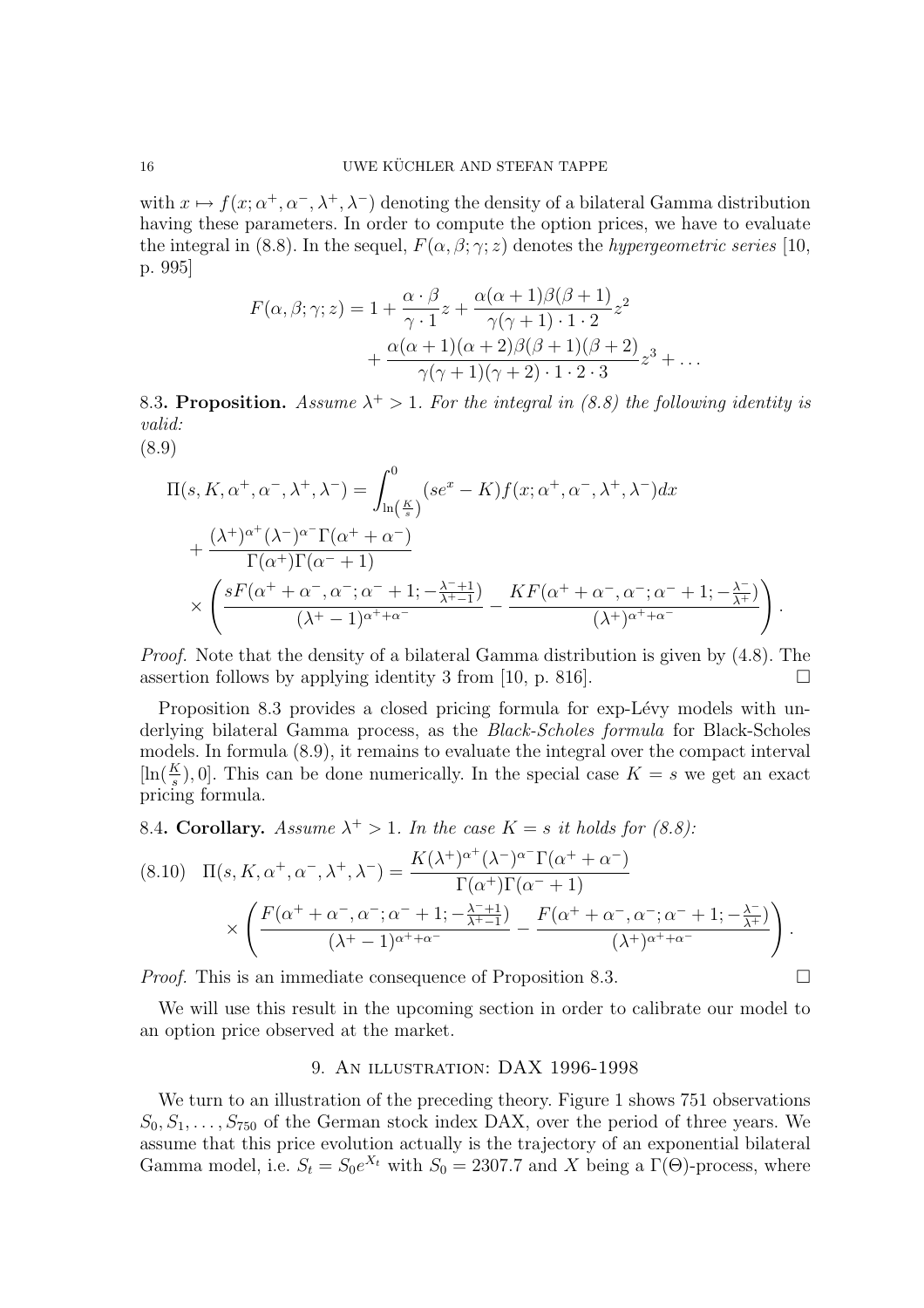

Figure 1. DAX, 1996-1998.

 $\Theta = (\alpha^+, \alpha^-, \lambda^+, \lambda^-)$ . For simplicity we assume that the interest rate r is zero. Then the increments  $\Delta X_i = X_i - X_{i-1}$  for  $i = 1, \ldots, 750$  are a realization of an i.i.d. sequence of  $\Gamma(\Theta)$ -distributed random variables.

In order to estimate Θ, we carry out the statistical program described in Section 4. For the given observations  $\Delta X_1, \ldots, \Delta X_{750}$ , the method of moments (4.1) yields the estimation

> $\hat{m}_1 = 0.001032666257,$  $\hat{m}_2 = 0.0002100280033.$  $\hat{m}_3 = -0.0000008191504362,$  $\hat{m}_4 = 0.0000002735163873.$

We can solve the system of equations  $(4.3)$  explicitly and obtain, apart from the trivial cases  $(\alpha^+, \lambda^+) = (0,0), (\alpha^-, \lambda^-) = (0,0)$  and  $(\lambda^+, \lambda^-) = (0,0)$ , the two solutions (1.28, 0.78, 119.75, 80.82) and (0.78, 1.28, −80.82, −119.75). Taking into account the parameter condition  $\alpha^+, \alpha^-, \lambda^+, \lambda^- > 0$ , the system (4.3) has the unique solution

 $\hat{\Theta}_0 = (1.28, 0.78, 119.75, 80.82).$ 

Proceeding with the Hooke-Jeeves algorithm [17, Sec. 7.2.1], which maximizes the logarithmic likelihood function (4.9) numerically, with  $\hat{\Theta}_0$  as starting point, we obtain the maximum likelihood estimation

$$
\hat{\Theta} = (1.55, 0.94, 133.96, 88.92).
$$

We have estimated the parameters of the bilateral Gamma process X under the measure P, which plays the role of the real-world measure. The next task is to find an appropriate martingale measure  $\mathbb{Q}_{\lambda} \stackrel{\text{loc}}{\sim} \mathbb{P}.$ 

Assume that at some point of time  $t > 0$  the stock has value  $S_t = 5000$  EUR, and that there is a European Call Option at the market with the same strike price  $K = 5000$  EUR and exercise time in 100 days, i.e.  $T = t + 100$ . Our goal is to calibrate our model to the price of this option. Since the stock value and the strike price coincide, we can use the exact pricing formula (8.10) from Corollary 8.4. The resulting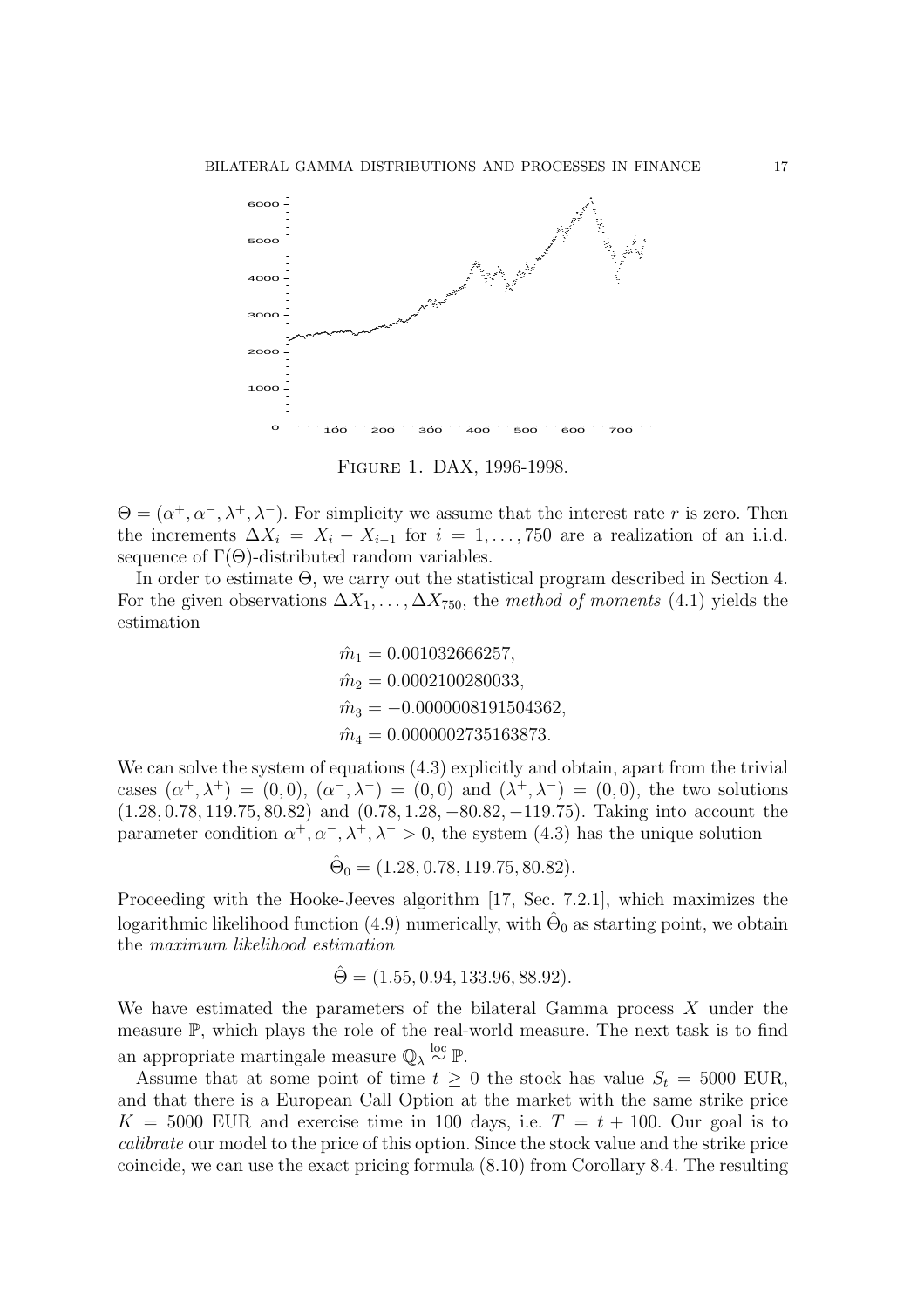

FIGURE 2. Call Option prices  $C_{\lambda}(5000, 5000; t, t + 100)$  for  $\lambda \in (1, \infty)$ .

Figure 2 shows the Call Option prices  $C_{\lambda}(5000, 5000; t, t+100)$  for  $\lambda \in (1, \infty)$ . Observe that we get the whole interval (0, 5000) of reasonable Call Option prices. This is a typical feature of exp-Lévy models, cf. [7].

Consequently, we can calibrate our model to any observed price  $C \in (0, 5000)$  of the Call Option by choosing the  $\lambda \in (1,\infty)$  such that  $C = C_{\lambda}(5000, 5000; t, t + 100)$ .

As described in Section 8, another way to find a martingale measure is to minimize the relative entropy, i.e. finding  $\lambda \in (1,\infty)$  which minimizes  $\mathcal{E}(\mathbb{Q}_{\lambda},\mathbb{P})$ . For this purpose, we have to find  $\lambda \in (1,\infty)$  such that (8.5) is satisfied. We solve this equation numerically and find the unique solution given by  $\lambda = 139.47$ . Using the corresponding martingale measure  $\mathbb{Q}_{\lambda} \stackrel{\text{loc}}{\sim} \mathbb{P}$ , we obtain the Call Option price  $C_{\lambda}(5000, 5000; t, t+100) = 290.75$ , cf. Figure 2. Under  $\mathbb{Q}_{\lambda}$ , the process X is, according to Proposition 8.2, a bilateral Gamma process  $\Gamma(1.55, 139.47; 0.94, 83.51)$ .

It remains to analyze the goodness of fit of the bilateral Gamma distribution, and to compare it to other families of distributions. Figure 3 shows the empirical and the fitted bilateral Gamma density.

We have provided maximum likelihood estimations for generalized hyperbolic (GH), Normal inverse Gaussian (NIG), i.e. GH with  $\lambda = -\frac{1}{2}$  $\frac{1}{2}$ , hyperbolic (HYP), i.e. GH with  $\lambda = 1$ , bilateral Gamma, Variance Gamma (VG) and Normal distributions. In the following table we see the Kolmogorov-distances  $(L^{\infty})$ , the  $L^{1}$ -distances and the  $L^{2}$ distances between the empirical and the estimated distribution functions. The number in brackets denotes the number of parameters of the respective distribution family. Despite its practical relevance, we have omitted the class of CGMY distributions, because their probability densities are not available in closed form.

|                 | Kolmogorov-distance | $L^1$ -distance | $L^2$ -distance |
|-----------------|---------------------|-----------------|-----------------|
| GH(5)           | 0.0134              | 0.0003          | 0.0012          |
| NIG             | 0.0161              | 0.0004          | 0.0013          |
| <b>HYP</b>      | 0.0137              | 0.0004          | 0.0013          |
| Bilateral $(4)$ | 0.0160              | 0.0003          | 0.0013          |
| VG(3)           | 0.0497              | 0.0011          | 0.0044          |
| Normal<br>12    | 0.0685              | 0.0021          | 0.0091          |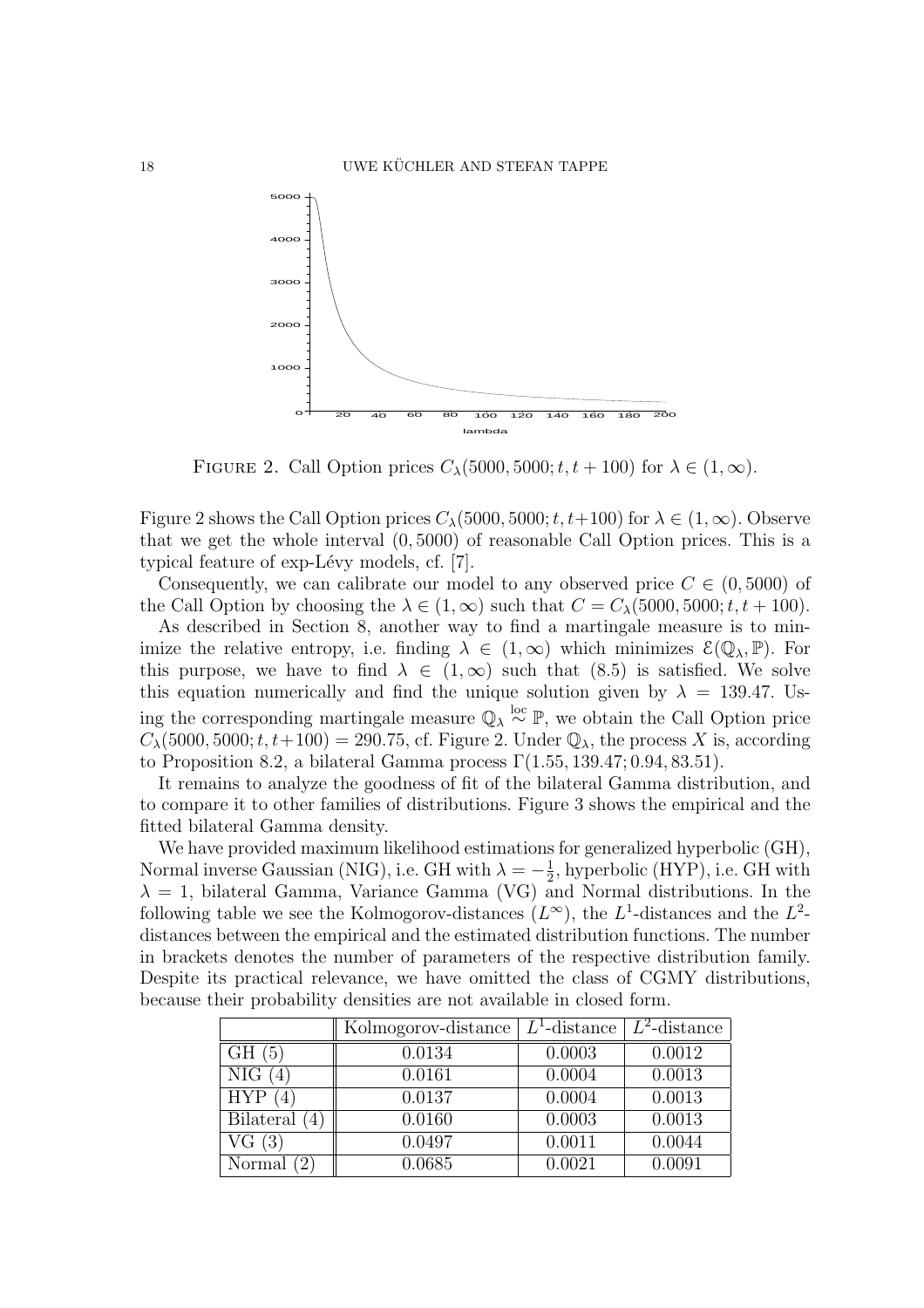

FIGURE 3. Empirical density and fitted bilateral Gamma density.

We remark that the fit provided by bilateral Gamma distributions is of the same quality as that of NIG and HYP, the four-parameter subclasses of generalized hyperbolic distributions.

We perform the *Kolmogorov test* by using the following table which shows the quantiles  $\lambda_{1-\alpha}$  of order  $1-\alpha$  of the Kolmogorov distribution divided by the square root of the number n of observations. Recall that in our example we have  $n = 750$ .

|                                                                      | $\parallel$ 0.20   0.10   0.05   0.02   0.01 |  |  |
|----------------------------------------------------------------------|----------------------------------------------|--|--|
| $\lambda_{1-\alpha}/\sqrt{n}$ $\sqrt{0.039}$ 0.045 0.050 0.055 0.059 |                                              |  |  |

Taking the Kolmogorov-distances from the previous table and comparing them with the values  $\lambda_{1-\alpha}/\sqrt{n}$  of this box, we see that the hypothesis of a Normal distribution can clearly be denied, Variance Gamma distribution can be denied with probability of error 5 percent, whereas the remaining families of distributions cannot be rejected.

## 10. TERM STRUCTURE MODELS

Let  $f(t, T)$  be a Heath-Jarrow-Morton term structure model ([11])

$$
df(t,T) = \alpha(t,T)dt + \sigma(t,T)dX_t,
$$

driven by a one-dimensional Lévy process  $X$ . We assume that the cumulant generating function  $\Psi$  exists on some non-void closed interval  $I \subset \mathbb{R}$  having zero as inner point. By equation (2.6), this condition is satisfied for bilateral Gamma processes by taking any non-void closed interval  $I \subset (-\lambda^-, \lambda^+)$  with zero as an inner point.

We assume that the volatility  $\sigma$  is deterministic and that, in order to avoid arbitrage, the drift  $\alpha$  satisfies the HJM drift condition

$$
\alpha(t,T) = -\sigma(t,T)\Psi'(\Sigma(t,T)),
$$
 where  $\Sigma(t,T) = -\int_t^T \sigma(t,s)ds.$ 

This condition on the drift is, for instance, derived in [8, Sec. 2.1]. Since  $\Psi$  is only defined on I, we impose the additional condition

(10.1) 
$$
\Sigma(t,T) \in I \quad \text{for all } 0 \le t \le T.
$$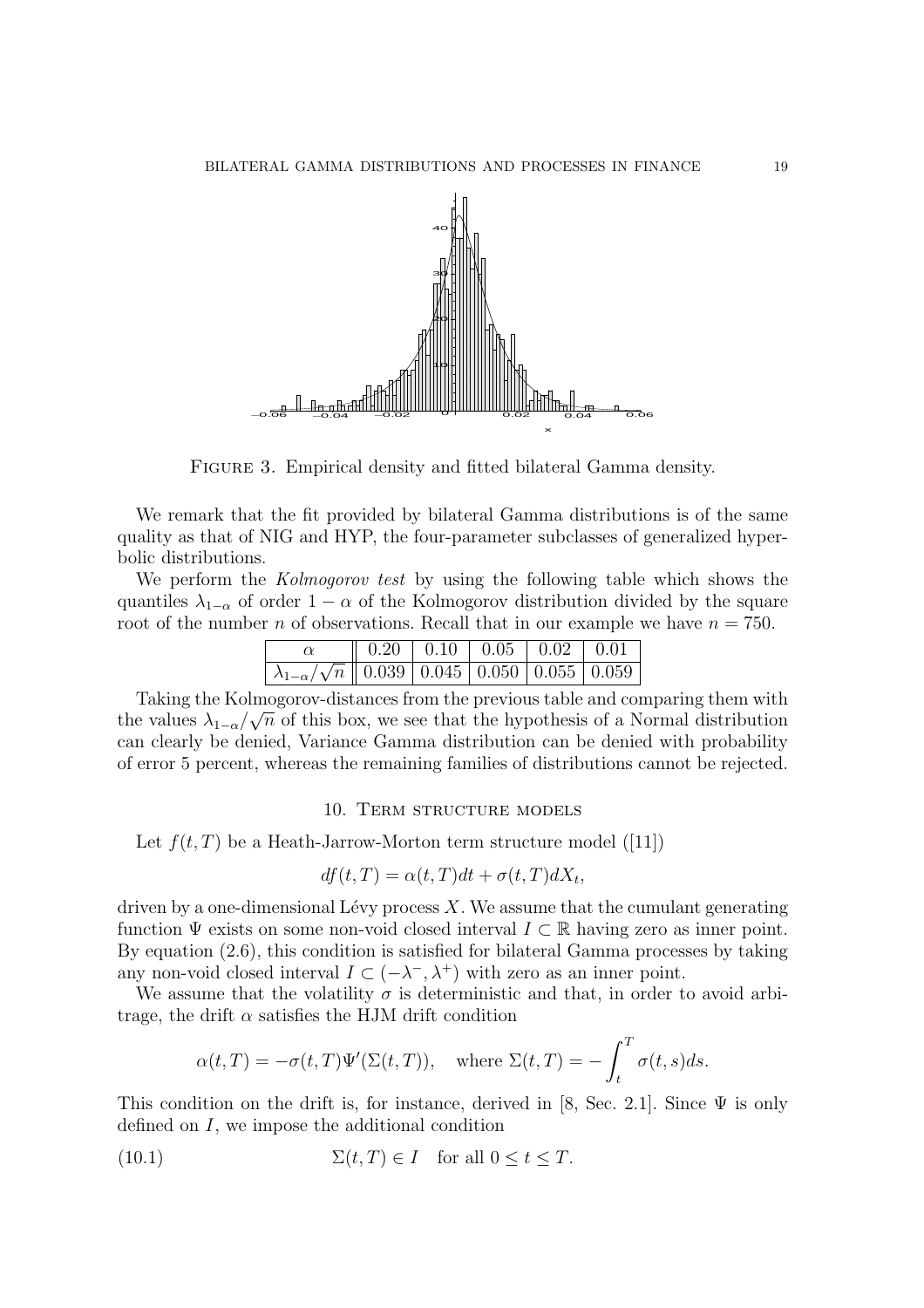It was shown in [9] and [13] that the short rate process  $r_t = f(t, t)$  is a *Markov process* if and only if the volatility factorizes, i.e.  $\sigma(t,T) = \tau(t)\zeta(T)$ . Moreover, provided differentiability of  $\tau$  as well as  $\tau(t) \neq 0, t \geq 0$  and  $\zeta(T) \neq 0, T \geq 0$ , there exists an affine one-dimensional realization. Since  $\sigma(\cdot, T)$  satisfies for each fixed  $T \geq 0$  the ordinary differential equation

$$
\frac{\partial}{\partial t}\sigma(t,T) = \frac{\tau'(t)}{\tau(t)}\sigma(t,T), \quad t \in [0,T]
$$

we verify by using Itô's formula [12, Thm. I.4.57] for fixed  $T \geq 0$  that such a realization

(10.2) 
$$
f(t,T) = a(t,T) + b(t,T)Z_t, \quad 0 \le t \le T
$$

is given by

(10.3) 
$$
a(t,T) = f(0,T) + \int_0^t \alpha(s,T)ds, \quad b(t,T) = \sigma(t,T)
$$

and the one-dimensional state process Z, which is the unique solution of the stochastic differential equation

$$
\begin{cases}\ndZ_t = -\frac{\tau'(t)}{\tau(t)} Z_t dt + dX_t \\
Z_0 = 0\n\end{cases}
$$

.

We can transform this realization into an affine *short rate realization*. By  $(10.2)$ , it holds for the short rate  $r_t = a(t, t) + b(t, t)Z_t$ ,  $t \geq 0$ , implying

$$
Z_t = \frac{r_t - a(t, t)}{b(t, t)}, \quad t \ge 0.
$$

Inserting this equation into (10.2), we get

$$
f(t,T) = a(t,T) + \frac{b(t,T)}{b(t,t)}(r_t - a(t,t)), \quad 0 \le t \le T.
$$

Incorporating (10.3), we arrive at

(10.4)

$$
f(t,T) = f(0,T) - \int_0^t \left[ \Psi'(\Sigma(s,T)) - \Psi'(\Sigma(s,t)) \right] \sigma(s,T) ds + \frac{\zeta(T)}{\zeta(t)} (r_t - f(0,t)).
$$

As an example, let  $f(t, T)$  be a term structure model having a *Vasicek* volatility structure, i.e.

(10.5) 
$$
\sigma(t,T) = -\hat{\sigma}e^{-a(T-t)}, \quad 0 \le t \le T
$$

with real constants  $\hat{\sigma} > 0$  and  $a \neq 0$ . We assume that  $a > 0$  and  $\frac{\hat{\sigma}}{a} < \lambda^{+}$ . Since

(10.6) 
$$
\Sigma(t,T) = \frac{\hat{\sigma}}{a} \left( 1 - e^{-a(T-t)} \right), \quad 0 \le t \le T
$$

we find a suitable interval  $I \subset (-\lambda^-, \lambda^+)$  such that condition (10.1) is satisfied. By the results above, the short rate  $r$  is a Markov process and there exists a short rate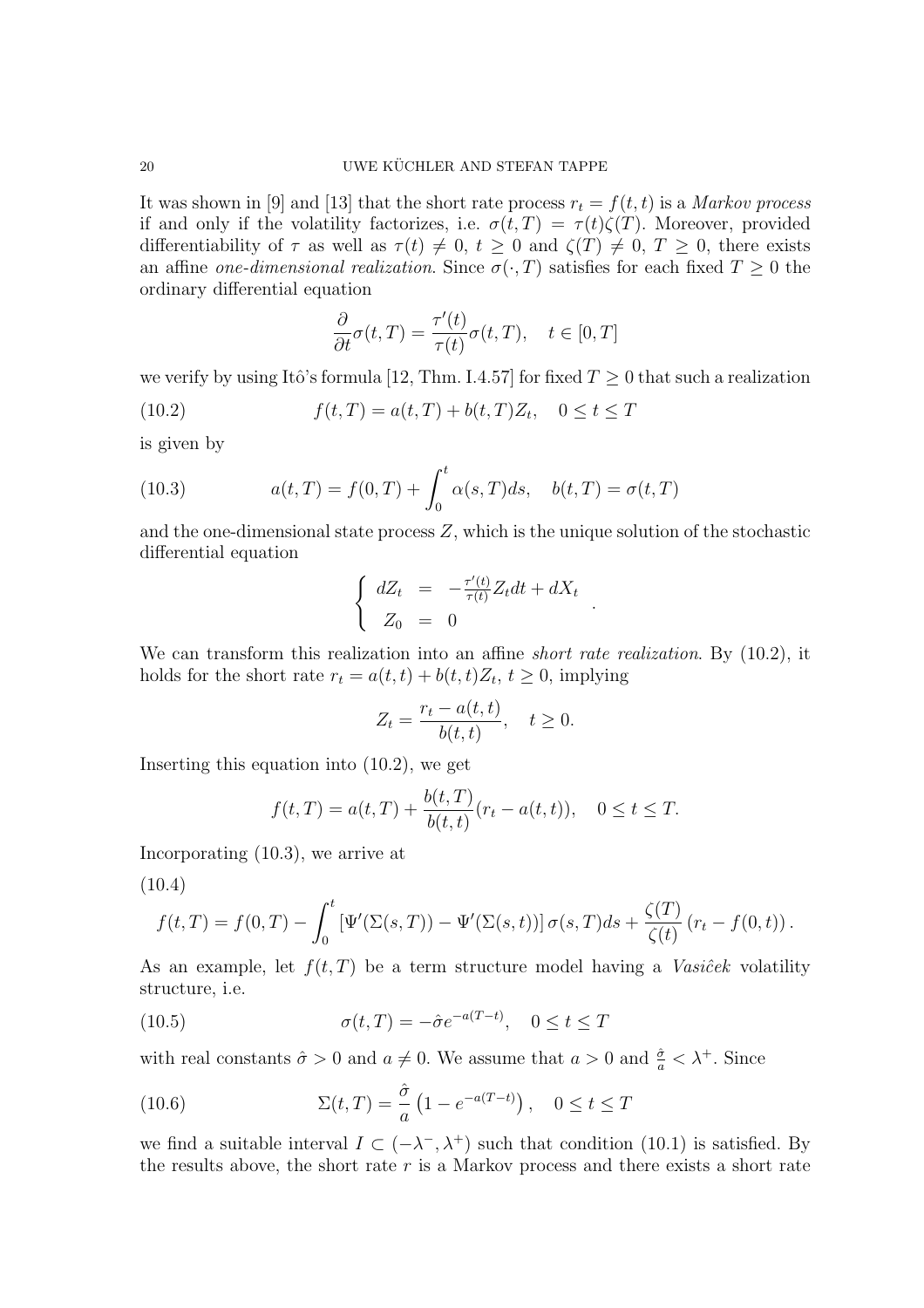realization. Equation (10.4) simplifies to

(10.7) 
$$
f(t,T) = f(0,T) + \Psi(\Sigma(0,T)) - \Psi(\Sigma(t,T)) - e^{-a(T-t)}\Psi(\Sigma(0,t)) + e^{-a(T-t)}(r_t - f(0,t)).
$$

We can compute the bond prices  $P(t, T)$  by using the following result.

10.1. Proposition. It holds for the bond prices

$$
P(t,T) = e^{\phi_1(t,T) - \phi_2(t,T)r_t}, \quad 0 \le t \le T
$$

where the functions  $\phi_1, \phi_2$  are given by

(10.8) 
$$
\phi_1(t,T) = -\int_t^T f(0,s)ds - \int_t^T \Psi\left(\frac{\hat{\sigma}}{a}\left(1 - e^{-as}\right)\right)ds
$$

$$
+ \int_t^T \Psi\left(\frac{\hat{\sigma}}{a}\left(1 - e^{-a(s-t)}\right)\right)ds
$$

$$
+ \frac{1}{a}\left(1 - e^{-a(T-t)}\right)\left[f(0,t) + \Psi\left(\frac{\hat{\sigma}}{a}\left(1 - e^{-at}\right)\right)\right],
$$
  
(10.9) 
$$
\phi_2(t,T) = \frac{1}{a}\left(1 - e^{-a(T-t)}\right).
$$

Proof. The claimed formula for the bond prices follows from the identity

$$
P(t,T) = e^{-\int_t^T f(t,s)ds}
$$

and equations (10.6), (10.7).  $\Box$ 

The problem is that  $\phi_1$  in (10.8) is difficult to compute for a general driving Lévy process  $X$ , because we have to integrate over an expression involving the cumulant generating function  $\Psi$ . However, for bilateral Gamma processes we can derive (10.8) in closed form. For this aim, we consider the *dilogarithm function*  $[1, \text{ page } 1004]$ , defined as

$$
d \operatorname{ilog}(x) := -\int_1^x \frac{\ln t}{t-1} dt, \quad x \in \mathbb{R}_+
$$

which will appear in our closed form representation. The dilogarithm function has the series expansion

$$
d \text{ilog}(x) = \sum_{k=1}^{\infty} (-1)^k \frac{(x-1)^k}{k^2}, \quad 0 \le x \le 2
$$

and moreover the identity

$$
dilog(x) + diag\left(\frac{1}{x}\right) = -\frac{1}{2} (ln x)^2, \quad 0 \le x \le 1
$$

is valid, see [1, page 1004]. For a computer program, the dilogarithm function is thus as easy to evaluate as the natural logarithm. The following auxiliary result will be useful for the computation of the bond prices  $P(t, T)$ .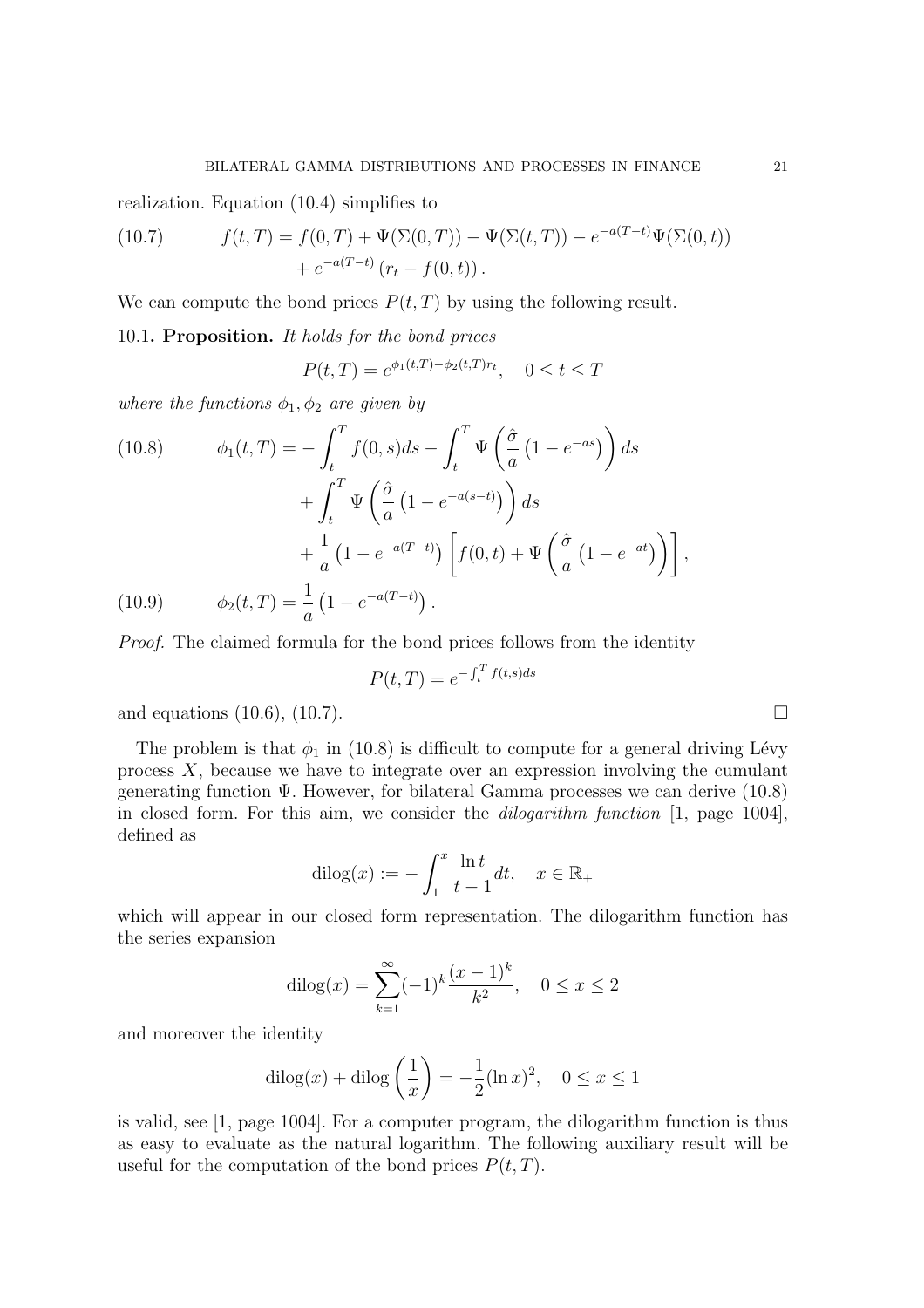10.2. Lemma. Let  $a, b, c, d, \lambda \in \mathbb{R}$  be such that  $a \leq b$  and  $c > 0, \lambda \neq 0$ . Assume furthermore that  $c + de^{\lambda x} > 0$  for all  $x \in [a, b]$ . Then we have

$$
\int_a^b \ln\left(c+de^{\lambda x}\right)dx = (b-a)\ln(c) - \frac{1}{\lambda}\text{dilog}\left(1+\frac{d}{c}e^{\lambda b}\right) + \frac{1}{\lambda}\text{dilog}\left(1+\frac{d}{c}e^{\lambda a}\right).
$$

*Proof.* With  $\varphi(x) := 1 + \frac{d}{c} e^{\lambda x}$  we obtain by making a substitution

$$
\int_{a}^{b} \ln (c + de^{\lambda x}) dx = (b - a) \ln(c) + \int_{a}^{b} \ln \left( 1 + \frac{d}{c} e^{\lambda x} \right) dx
$$
  
=  $(b - a) \ln(c) + \frac{1}{\lambda} \int_{\varphi(a)}^{\varphi(b)} \frac{\ln t}{t - 1} dt$   
=  $(b - a) \ln(c) - \frac{1}{\lambda} \text{dilog} \left( 1 + \frac{d}{c} e^{\lambda b} \right) + \frac{1}{\lambda} \text{dilog} \left( 1 + \frac{d}{c} e^{\lambda a} \right).$ 

Now assume the driving process X is a bilateral Gamma process  $\Gamma(\alpha^+, \lambda^+; \alpha^-, \lambda^-)$ . We obtain a formula for the bond prices  $P(t, T)$  in terms of the natural logarithm and the dilogarithm function.

10.3. Proposition. The function  $\phi_1$  in (10.8) has the representation

$$
\phi_1(t,T) = -\int_t^T f(0,s)ds
$$
  
+  $\frac{\alpha^+}{a} [D_1(\lambda^+,T) - D_1(\lambda^+,t) - D_1(\lambda^+,T-t) + D_1(\lambda^+,0)]$   
+  $\frac{\alpha^-}{a} [D_0(\lambda^-,T) - D_0(\lambda^-,t) - D_0(\lambda^-,T-t) + D_0(\lambda^-,0)]$   
+  $\frac{1}{a} (1 - e^{-a(T-t)}) [f(0,t) + \alpha^+ L_1(\lambda^+) + \alpha^- L_0(\lambda^-)],$ 

where

$$
D_{\beta}(\lambda, t) = \text{dilog}\left(1 + \frac{\hat{\sigma}e^{-at}}{\lambda^+ a + (-1)^{\beta}\hat{\sigma}}\right), \quad \beta \in \{0, 1\},
$$

$$
L_{\beta}(\lambda) = \ln\left(\frac{\lambda a}{\lambda a + (-1)^{\beta}\hat{\sigma}(1 - e^{-at})}\right), \quad \beta \in \{0, 1\}.
$$

Proof. The assertion follows by inserting the cumulant generating function (2.6) of the bilateral Gamma process X into (10.8) and using Lemma 10.2.  $\Box$ 

#### 11. Conclusion

We have seen above that bilateral Gamma processes can be used for modelling financial data. One reason for that consists in their four parameters, which ensure good fitting properties. They share this number of parameters with several other classes of processes or distributions mentioned in Section 3. Moreover, their trajectories have infinitely many jumps on every interval, which makes the models quite realistic. On the contrary to other well studied classes of Lévy processes, these trajectories have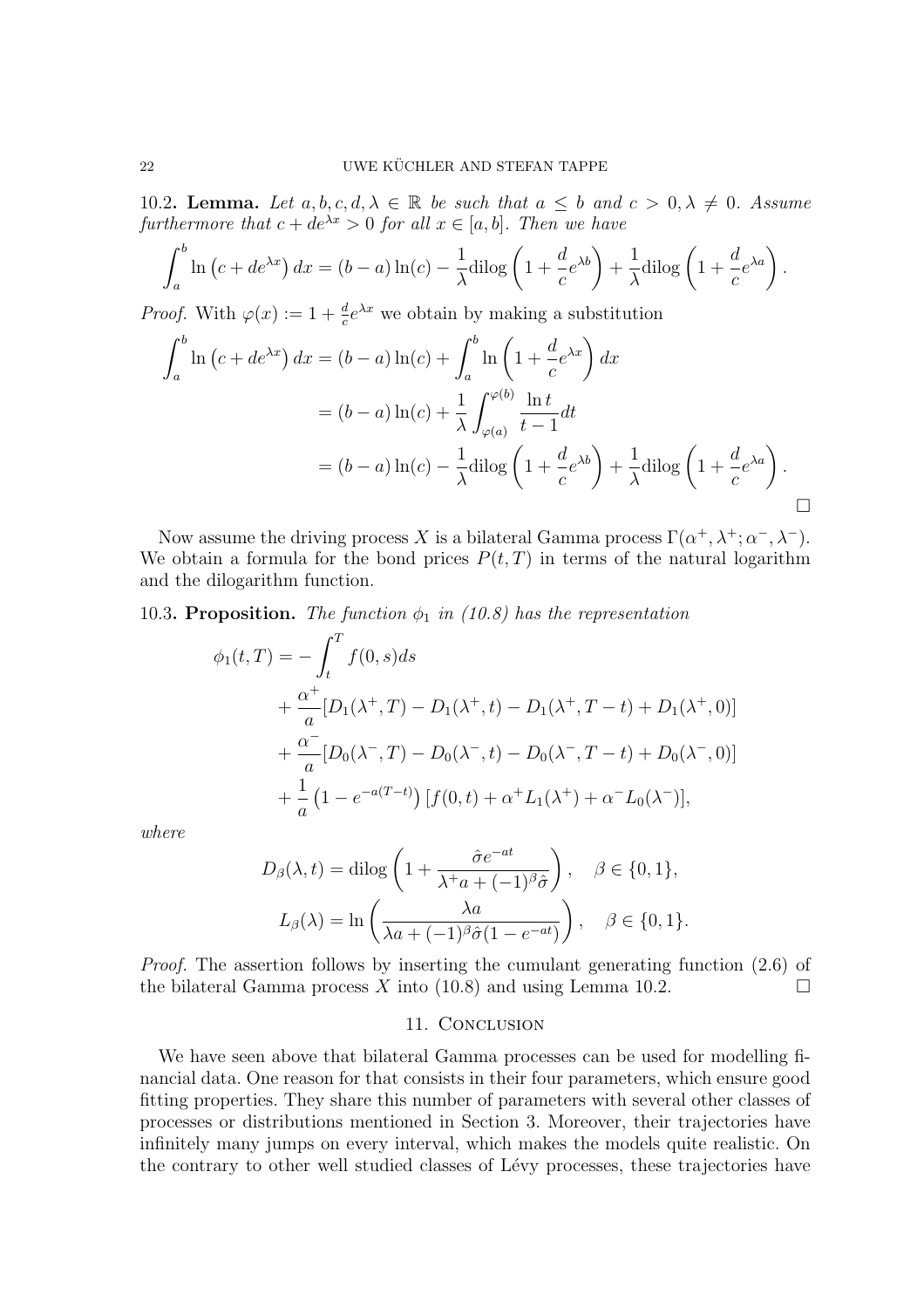finite variation on every bounded interval. Thus one can decompose every trajectory into its increasing and decreasing part and use it for statistical purposes. Other advantages of this class of processes are the simple form of the Lévy characteristics and the cumulant generating function as well as its derivative. These enable a transparent construction of estimation procedures for the parameters and make the calculations in certain term structure models easy.

## References

- (1) Abramowitz, M. and Stegun, I. A. (1972) Handbook of mathematical functions. Dover Publications, New York.
- (2) Barndorff-Nielsen, O. E. (1977) Exponentially decreasing distributions for the logarithm of particle size. Proceedings of the Royal Society London Series A, Vol. 353, 401-419.
- (3) Barndorff-Nielsen, O. E., Kent, J. and Sørensen, M. (1982) Normal variancemean mixtures and z-distributions. Internat. Statist. Review 50, 145-159.
- (4) Carr, P., Geman, H., Madan, D. and Yor, M. (2002) The fine structure of asset returns: an empirical investigation. Journal of Business 75(2), 305-332.
- (5) Cont, R. and Tankov, P. (2004) Financial modelling with jump processes. Chapman and Hall / CRC Press, London.
- (6) Eberlein, E. and v. Hammerstein, E. A. (2004) Generalized hyperbolic and inverse Gaussian distributions: limiting cases and approximation of processes. In: Dalang, R. C., Dozzi, M. and Russo, F. (Eds.), pp. 105-153. Seminar on Stochastic Analysis, Random Fields and Applications IV, Progress in Probability 58. Birkhäuser Verlag.
- (7) Eberlein, E. and Jacod, J. (1997) On the range of option prices. Finance and Stochastics 1, 131-140.
- (8) Eberlein, E., Özkan, F. (2003) The defaultable Lévy term structure: ratings and restructuring. Mathematical Finance 13, 277–300.
- (9) Eberlein, E. and Raible, S. (1999) Term structure models driven by general Lévy processes. Mathematical Finance  $9(1)$ , 31-53.
- (10) Gradshteyn, I. S. and Ryzhik, I. M. (2000) Table of integrals, series and products. Academic Press, San Diego.
- (11) Heath, D., Jarrow, R. and Morton, A. (1992) Bond pricing and the term structure of interest rates: a new methodology for contingent claims valuation. Econometrica 60(1), 77-105.
- (12) Jacod, J. and Shiryaev, A. N. (1987) Limit theorems for stochastic processes. Springer, Berlin.
- $(13)$  Küchler, U. and Naumann, E.  $(2003)$  *Markovian short rates in a forward* rate model with a general class of Lévy processes. Discussion paper 6, Sonderforschungsbereich 373, Humboldt University Berlin.
- (14) Küchler, U. and Sørensen, M. (1997) Exponential families of stochastic processes. Springer, New York.
- (15) Madan, D. B. (2001) Purely discontinuous asset pricing processes. In: Jouini, E., Cvitanič, J. and Musiela, M. (Eds.), pp. 105-153. Option Pricing, Interest Rates and Risk Management. Cambridge University Press, Cambridge.